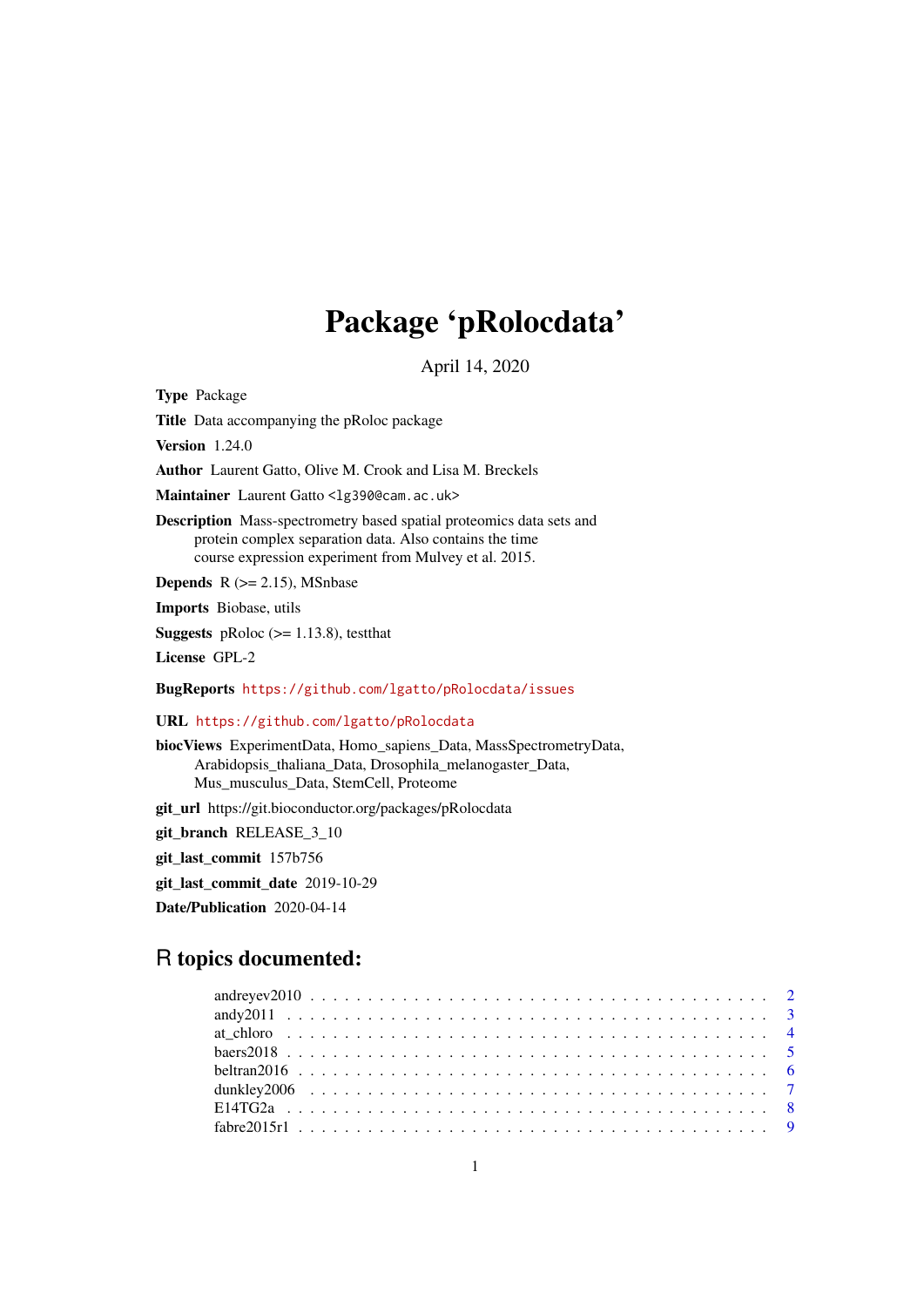<span id="page-1-0"></span>

|  |  |  |  |  |  |  |  |  |  |  |  |  |  | 32               |
|--|--|--|--|--|--|--|--|--|--|--|--|--|--|------------------|
|  |  |  |  |  |  |  |  |  |  |  |  |  |  | mulvey $2015$ 22 |

andreyev2010 *Six sub-cellular fraction data from mouse macrophage-like RAW264.7 cells from Andreyev et al. (2009)*

### Description

Data from Andreyev AY, Shen Z, Guan Z, Ryan A, Fahy E, Subramaniam S, Raetz CR, Briggs S, Dennis EA. Application of proteomic marker ensembles to subcellular organelle identification. Mol Cell Proteomics. 2010 Feb;9(2):388-402. DOI:[http://dx.doi.org/10.1074/mcp.](http://dx.doi.org/10.1074/mcp.M900432-MCP200) [M900432-MCP200](http://dx.doi.org/10.1074/mcp.M900432-MCP200). PubMed PMID:19884172; PubMed Central PMCID:PMC2830848.

The 6 subcellular fractions are nuclei, mitochondria, cytoplasm, endoplasmic reticulum, plasma membrane and dense microsomal fraction.

### Usage

```
data("andreyev2010")
data("andreyev2010rest")
data("andreyev2010activ")
```
### Details

andreyev2010 is the full data where missing values were replaced by 0. andreyev2010rest and andreyev2010activ contain the resting (control) and Kdo2-lipid A-treated (activated) data respectively, which have been normalised (each reporter intensity was normalised by the sum over all replicates).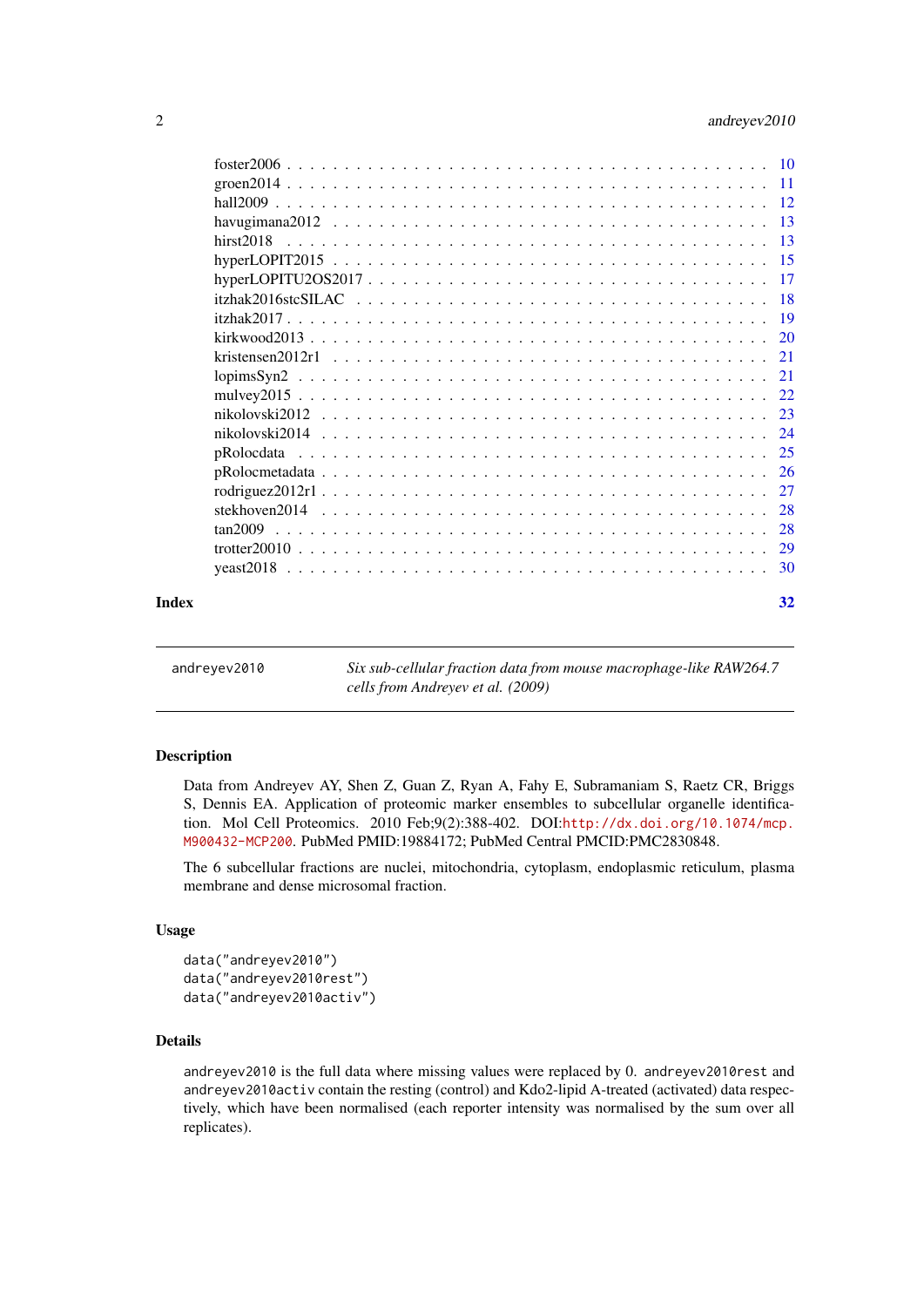#### <span id="page-2-0"></span>andy  $2011$  3

### Source

```
These data were generated from supplemental tables S1 (quantitative data) and 2 (organelle mark-
ers) (http://www.mcponline.org/content/9/2/388/suppl/DC1). See inst/scripts/andreyev2010.R
for details.
```
### Examples

```
data(andreyev2010rest, verbose = TRUE)
data(andreyev2010activ, verbose = TRUE)
library("pRoloc")
par(mfrow = c(1, 2))plot2D(andreyev2010rest, main = "Resting (control)")
plot2D(andreyev2010activ, main = "Kdo2-lipid A-treated")
addLegend(andreyev2010activ)
```
andy2011 *LOPIT experiment on Human Embryonic Kidney fibroblast HEK293T cells from Breckels et al. (2013)*

### Description

This is a LOPIT dataset from a standard LOPIT experimental design on Human Embryonic Kidney (HEK293T) fibroblast cells. See below for more details.

Note: this data was originally called andy2011. It is still available under that name but might be deprecated in the future and hence it is advised to use HEK293T2011.

### Usage

```
data(HEK293T2011)
data(HEK293T2011hpa)
data(HEK293T2011goCC)
```
### Format

The data is an instance of class MSnSet from package MSnbase.

### Details

This is a LOPIT experiment. Normalised intensities for 1371 proteins for eight iTRAQ 8-plex labelled fractions. This dataset was used in testing the phenotype discovery algorithm from Breckels et al., *The Effect of Organelle Discovery upon Sub-Cellular Protein Localisation*, J Proteomics, 2013, 88:129-40, see phenoDisco. New phenotype clusters identified from algorithm application are available as pd.2013 feature meta-data and the markers used as input for the analysis are available as markers feature meta-data.

The HEK293T2011goCC instance contains binary assay data. Its columns represent GO CC terms that have been observed for the object's features. A 1 indicates that a GO term has been associated to a given feature (protein); a 0 means not such association was found in the GO ontology.

The HEK293T2011hpa instance contains binary assay data. Its columns represent subcellular locations that have been observed from microscopy images from the Human Protein Atlas, for each protein. A 1 indicates that a subcellular term has been associated to a given feature (protein); a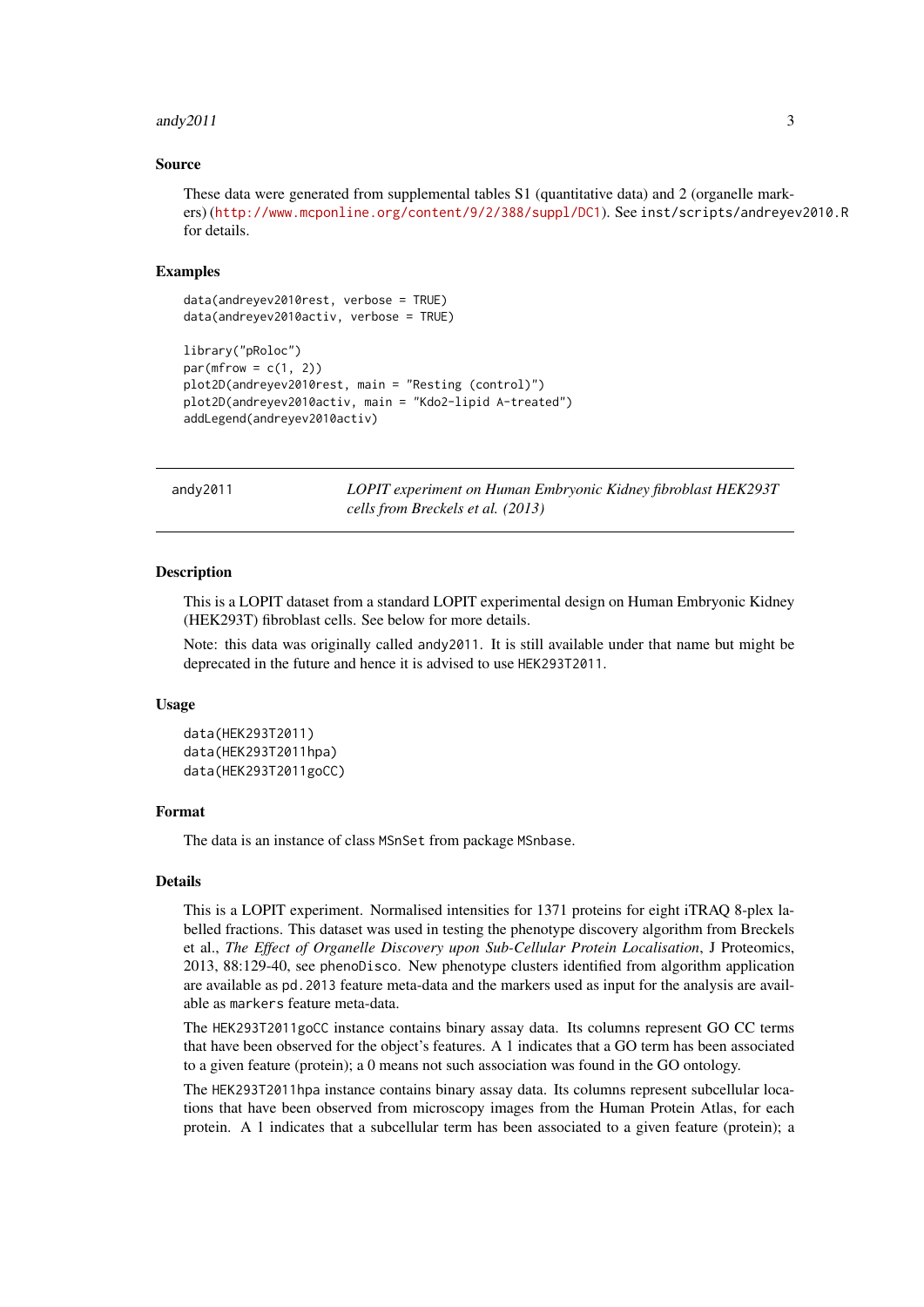0 means not such association was found. This matrix of terms was generated from version 13, released on 11/06/2014 of the Human Protein Atlas.

#### Source

The data was generated by A. Christoforou at the Cambridge Centre for Proteomics.

<http://www.bio.cam.ac.uk/proteomics/>.

### References

Breckels LM, Gatto L, Christoforou A, Groen AJ, Lilley KS and Trotter MWB. *The Effect of Organelle Discovery upon Sub-Cellular Protein Localisation.* J Proteomics. 2013 Aug 2;88:129-40. doi: 10.1016/j.jprot.2013.02.019. Epub 2013 Mar 21. PubMed PMID: 23523639

#### Examples

```
data(HEK293T2011)
HEK293T2011
pData(HEK293T2011)
head(exprs(HEK293T2011))
## Organelle marker proteins
table(fData(HEK293T2011)$markers)
## PhenoDisco assignment results
table(fData(HEK293T2011)$pd.2013)
```

```
data(HEK293T2011goCC)
dim(HEK293T2011goCC)
head(featureNames(HEK293T2011goCC))
exprs(HEK293T2011goCC)[1:10, 1:5]
```
at\_chloro *The AT\_CHLORO data base*

### Description

AT\_CHLORO is a comprehensive chloroplast proteome database with subplastidial localization and curated information on envelope proteins.

The assayData contains the raw spectral counts for 3 chloroplastic fractions (the envelope, the stroma and the thylakoids) and for a complete chloroplast sample. The percentage of occurrence in each of the sub-chloroplast fraction as calculated in Ferro et al. (2010) are available as feature meta data (Percent\_ENV, Percent\_STR and Percent\_THY).

### Usage

data(at\_chloro)

### Format

The data is an instance of class MSnSet from package MSnbase.

<span id="page-3-0"></span>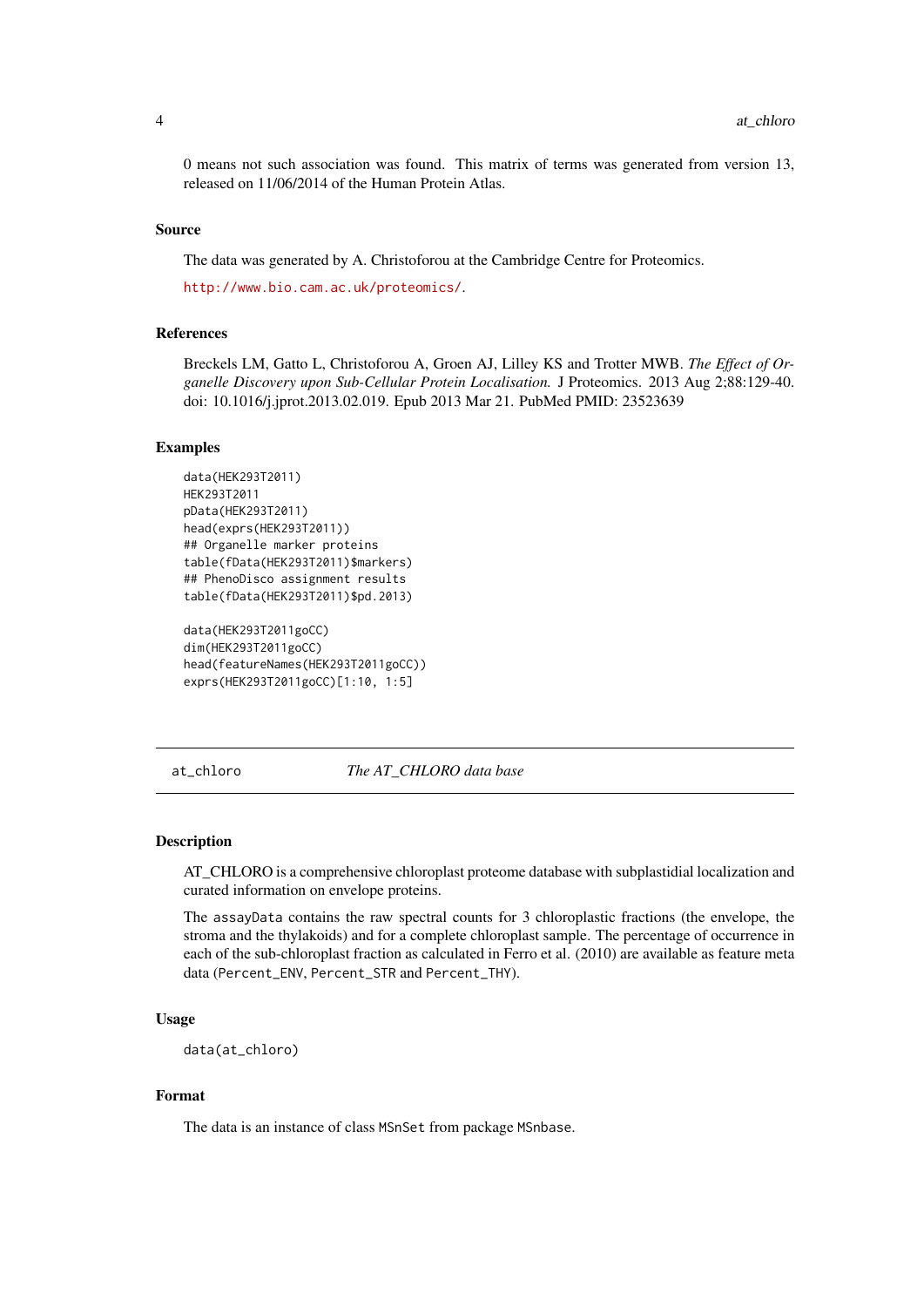#### <span id="page-4-0"></span>baers2018 5

#### Source

Myriam Ferro Exploring the Dynamics of Proteomes (EDyP) Laboratoire Biologie a Grande Echelle (BGE) U1038 INSERM/CEA/UJF Institut de Recherches en Technologies et Sciences pour le Vivant (iRTSV) CEA/Grenoble

#### References

Ferro M, Brugiere S, Salvi D, Seigneurin-Berny D, Court M, Moyet L, Ramus C, Miras S, Mellal M, Le Gall S, Kieffer-Jaquinod S, Bruley C, Garin J, Joyard J, Masselon C, Rolland N. AT\_CHLORO, a comprehensive chloroplast proteome database with subplastidial localization and curated information on envelope proteins. Mol Cell Proteomics. 2010 Jun;9(6):1063-84. Epub 2010 Jan 10. PubMed PMID: 20061580; PubMed Central PMCID: PMC2877971

### Examples

```
data(at_chloro)
dim(at_chloro)
pData(at_chloro)
head(exprs(at_chloro))
fvarLabels(at_chloro)
table(fData(at_chloro)$markers)
## check exprs data and 'TotalSpectralCount' feature meta data
all(fData(at_chloro)$TotalSpectralCount == rowSums(exprs(at_chloro)))
## create a set with the percentage of occurrence, as in Ferro et al. 2010
## rows that have no 'TOT' in the feature vars of interest
sel <- apply(fData(at_chloro)[, c("Percent_ENV", "Percent_STR", "Percent_THY")],
             1, function(.x) length(grep("TOT", .x)) == 0)
## new MSnSet
at_chloro2 <- at_chloro[sel, 1:3]
## columns of interest
perc <- c("Percent_ENV", "Percent_STR", "Percent_THY")
## create a new intensity matrix
exprs2 <- matrix(as.numeric(as.matrix(fData(at_chloro2)[, perc])), ncol
= 3colnames(exprs2) <- sampleNames(at_chloro2)
rownames(exprs2) <- featureNames(at_chloro2)
summary(rowSums(exprs2))
exprs(at_chloro2) <- exprs2
validObject(at_chloro2)
```
baers2018 *Synechocystis spatial proteomics*

### Description

Data from 'Spatial mapping of a cyanobacterial proteome reveals distinct subcellular compartment organisation and dynamic metabolic pathways' (submitted).

Cyanobacteria are complex prokaryotes, incorporating a Gram-negative cell wall and internal thylakoid membranes. However, localisation of proteins within cyanobacterial cells is poorly understood. Using subcellular fractionation and quantitative proteomics we report the most extensive subcellular map of the proteome of a cyanobacterial cell, identifying ~67% of Synechocystis sp. PCC 6803 proteins, ~1000 more than previous studies. 1711 proteins were assigned to six specific subcellular regions.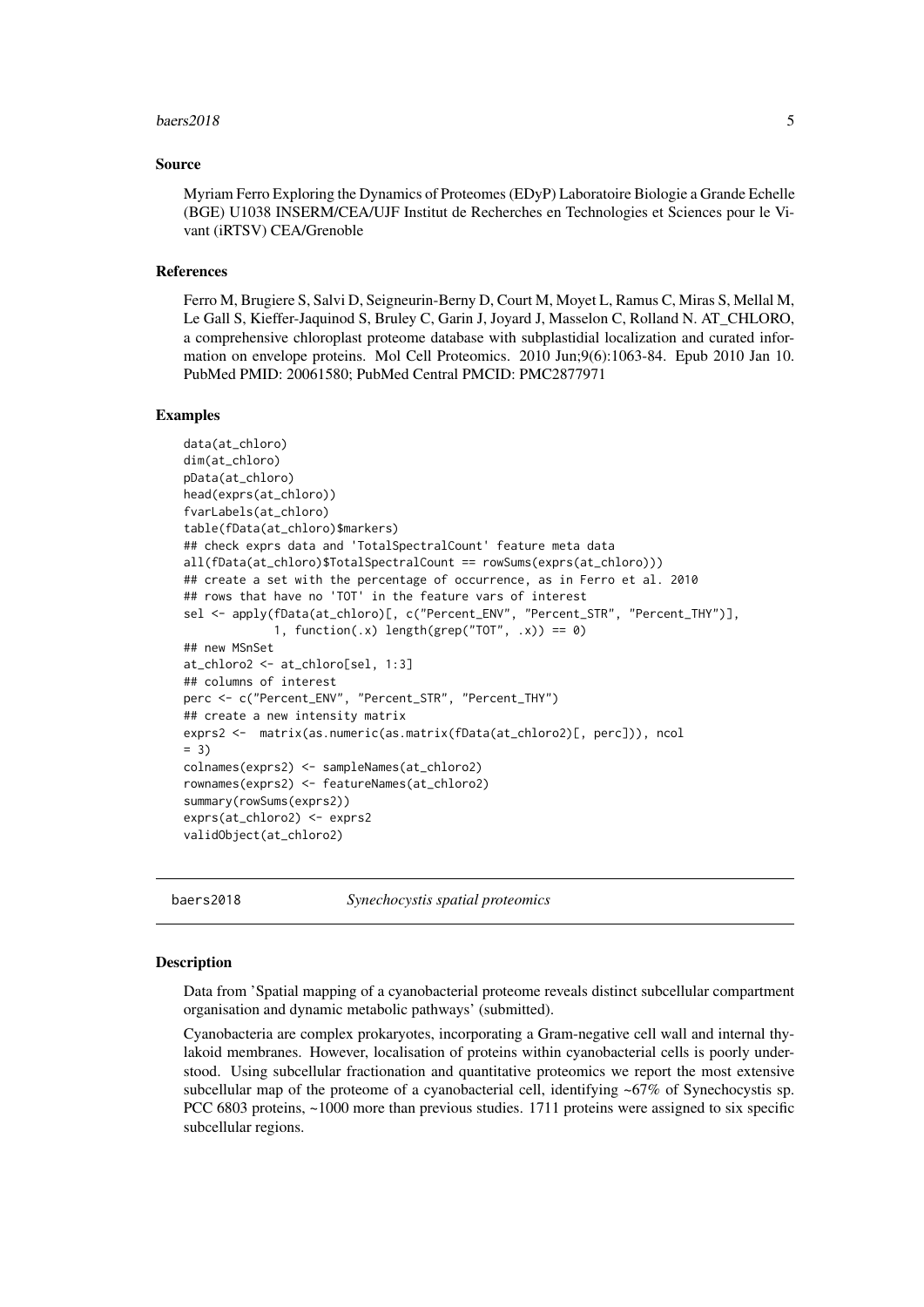This dataset is composed of two combined replicated 10-plex LOPIT experiments.

Protein markers for the plasma membrane, thylakoid membrane, cytosol, and small and la rge ribosomal subunits were curated from a literature review. A Support Vector Machine (SVM) classifier was employed on the combined dataset, with a radial basis function kernel, using class specific weights for classification of unassigned proteins to one of the 5 defined sub-cellular niches, TM, PM, soluble, small ribosomal subunit, large ribosomal subunit. The weights used in classification were set to be inversely proportional to the subcellular class frequencies to account for class imbalance. Algorithmic performance of the SVM on the dataset was estimated (as described in Trotter et al 2010). Scoring thresholds were calculated per subcellular niche and were set based on concordance with existing subcellular knowledge annotation to attain a 7.5% false discovery rate (FDR). Unassigned proteins were then classified to 1 of the 5 compartments according to the SVM prediction if greater than the calcul ated class threshold.

### Usage

data("baers2018")

#### Examples

```
data(baers2018)
```

```
library("pRoloc")
par(mfrow = c(1, 2))plot2D(baers2018, main = "Markers")
addLegend(baers2018, where = "bottomright")
plot2D(baers2018, fcol = "Localisation", main = "Localisation")
```
beltran2016 *Data from Beltran et al. 2016*

### Description

The data contain the spatial proteomics data for 5 time points (24, 48, 72, 96 and 120) and two condidions (HMCV infection and MOCK), totalling 10 MSnSet object. Each contains expression data for 1748 to 2220 proteins along 6 fractions quantified by TMT 6-plex.

### Usage

```
data(beltran2016HCMV24)
data(beltran2016HCMV48)
data(beltran2016HCMV72)
data(beltran2016HCMV96)
data(beltran2016HCMV120)
data(beltran2016MOCK24)
data(beltran2016MOCK48)
data(beltran2016MOCK72)
data(beltran2016MOCK96)
data(beltran2016MOCK120)
```
### Format

The data is an instance of class MSnSet from package MSnbase.

<span id="page-5-0"></span>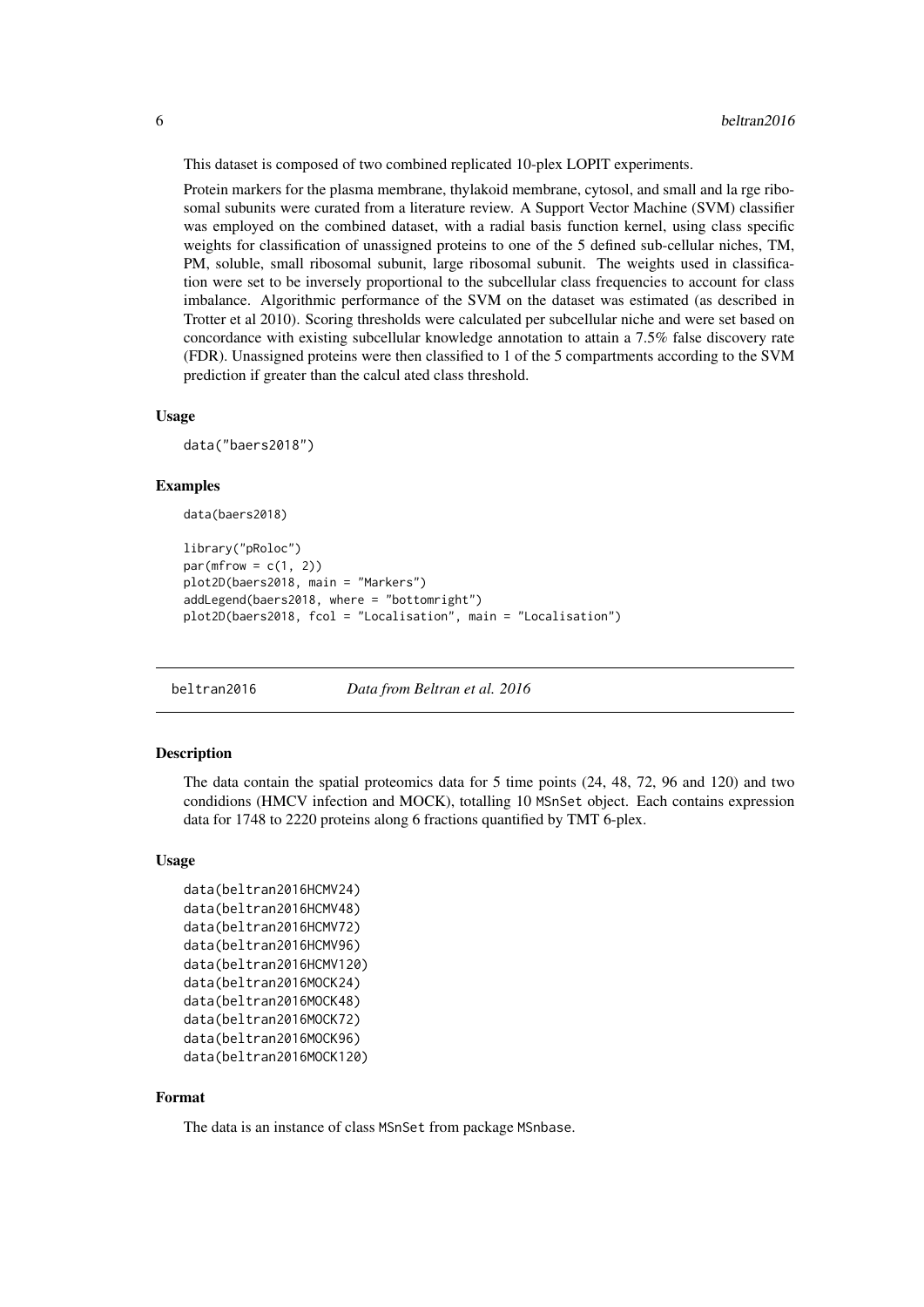#### <span id="page-6-0"></span>dunkley2006 7

### References

Jean Beltran PM, Mathias RA, Cristea IM. *A Portrait of the Human Organelle Proteome In Space and Time during Cytomegalovirus Infection*. Cell Syst. 2016 Oct 26;3(4):361-373.e6. doi: 10.1016/j.cels.2016.08.012. Epub 2016 Sep 15. PubMed PMID: 27641956; PubMed Central PMCID: PMC5083158.

### Examples

```
## load the two 24 hours datasets
data(beltran2016MOCK24)
data(beltran2016HCMV24)
beltran2016MOCK24
beltran2016HCMV24
## the expression data
head(exprs(beltran2016MOCK24))
head(exprs(beltran2016HCMV24))
## abstract
abstract(beltran2016HCMV24)
## plotting
library("pRoloc")
par(mfrow = c(1, 2))plot2D(beltran2016HCMV24, main = "HCMV 24hpi")
plot2D(beltran2016MOCK24, main = "MOCK 24hpi")
## Combine the date as a list and keep only common features
ml <- MSnSetList(list(beltran2016HCMV24, beltran2016MOCK24))
ml <- commonFeatureNames(ml)
par(mfrow = c(1, 2))plot2D(ml[[1]], main = "HCMV 24hpi")
plot2D(ml[[2]], main = "MOCK 24hpi")
```
dunkley2006 *LOPIT data from Dunkley et al. (2006)*

### Description

This is the data from Dunkley et al., *Mapping the Arabidopsis organelle proteome*, PNAS 2006 (PMID 16618929). See below for more details.

### Usage

```
data(dunkley2006)
data(dunkley2006goCC)
```
### Format

The data is an instance of class MSnSet from package MSnbase.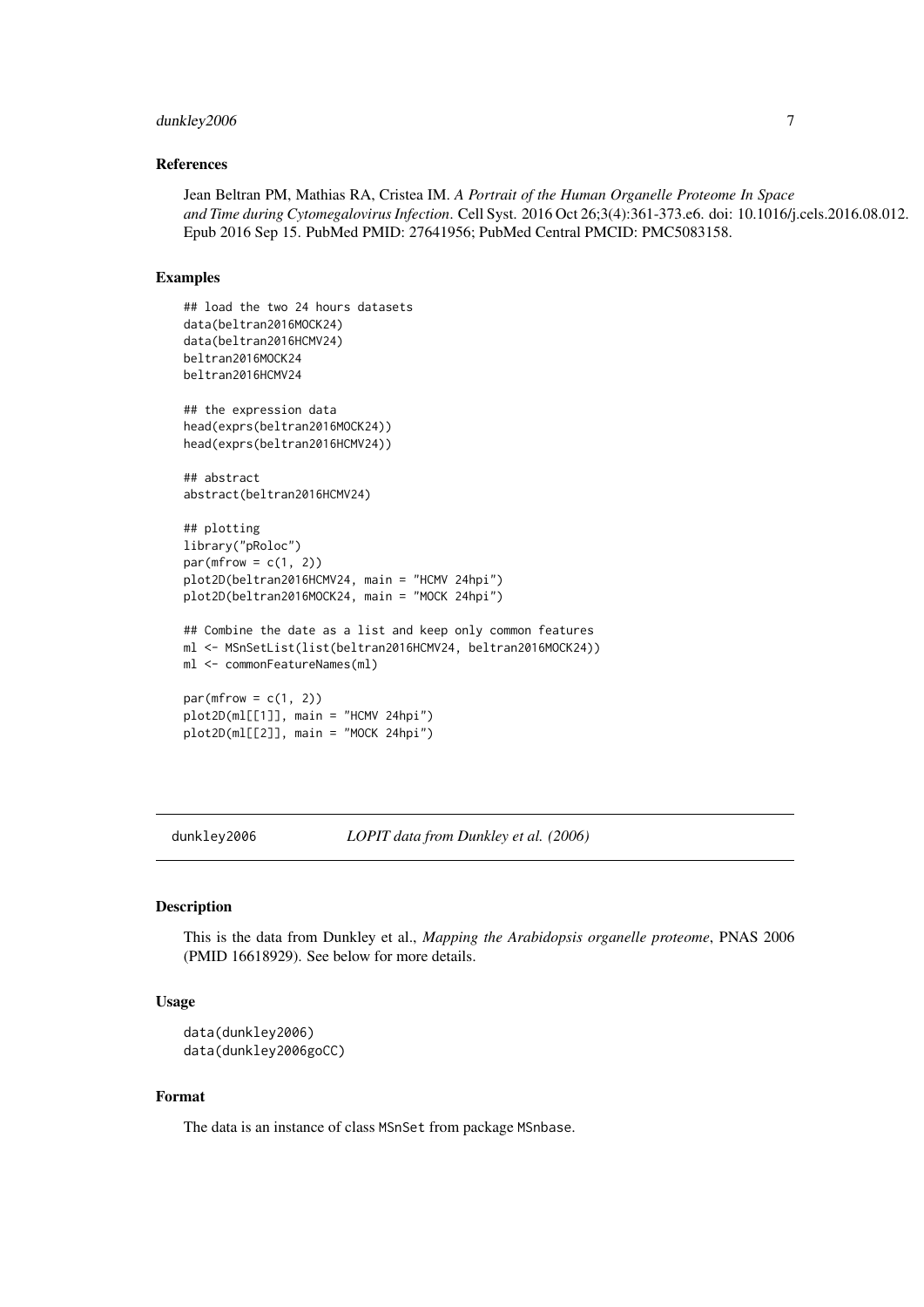### Details

This is a LOPIT experiment. Normalised intensities for 689 proteins for four iTRAQ 4-plex labelled fraction and 2 membrane preparation in duplicate (16 samples, see phenoData(dunkley2006) for more details) are provided.

Partial least square discriminant analysis (PLSDA) has originally been applied to the test data fData(dunkley)\$markers); assignment results are available with fData(dunkley)\$assigned) for 5 organelles.

This dataset was also used in testing the phenotype discovery algorithm from Breckels et al., *The Effect of Organelle Discovery upon Sub-Cellular Protein Localisation*, J Proteomics, *In Press.*, see phenoDisco. New phenotype clusters identified from algorithm application are available as pd.2013 feature meta-data.

The dunkley2006goCC instance contains binary assay data. Its columns represent GO CC terms that have been observed for the object's features. A 1 indicates that a GO term has been associated to a given feature (protein); a 0 means not such association was found in the GO ontology.

### Source

Supporting Information on <http://www.pnas.org/content/103/17/6518.abstract>.

#### References

Dunkley TP, Hester S, Shadforth IP, Runions J, Weimar T, Hanton SL, Griffin JL, Bessant C, Brandizzi F, Hawes C, Watson RB, Dupree P, Lilley KS. *Mapping the Arabidopsis organelle proteome.* Proc Natl Acad Sci U S A. 2006 Apr 25;103(17):6518-23. Epub 2006 Apr 17. PubMed PMID: 16618929; PubMed Central PMCID: PMC1458916.

Breckels LM, Gatto L, Christoforou A, Groen AJ, Lilley KS and Trotter MWB. *The Effect of Organelle Discovery upon Sub-Cellular Protein Localisation* J Proteomics. *In Press.*

### Examples

```
data(dunkley2006)
dunkley2006
phenoData(dunkley2006)
## Input training data (organelle markers)
table(fData(dunkley2006)$markers)
## PLSDA assignment results
table(fData(dunkley2006)$assigned)
## PhenoDisco results
table(fData(dunkley2006)$pd.2013)
```
E14TG2a *LOPIT experiment on Mouse E14TG2a Embryonic Stem Cells from Breckels et al. (2016)*

### Description

This is data from a standard LOPIT experimental design on Mouse E14TG2a embryonic stem cells. See below for more details.

<span id="page-7-0"></span>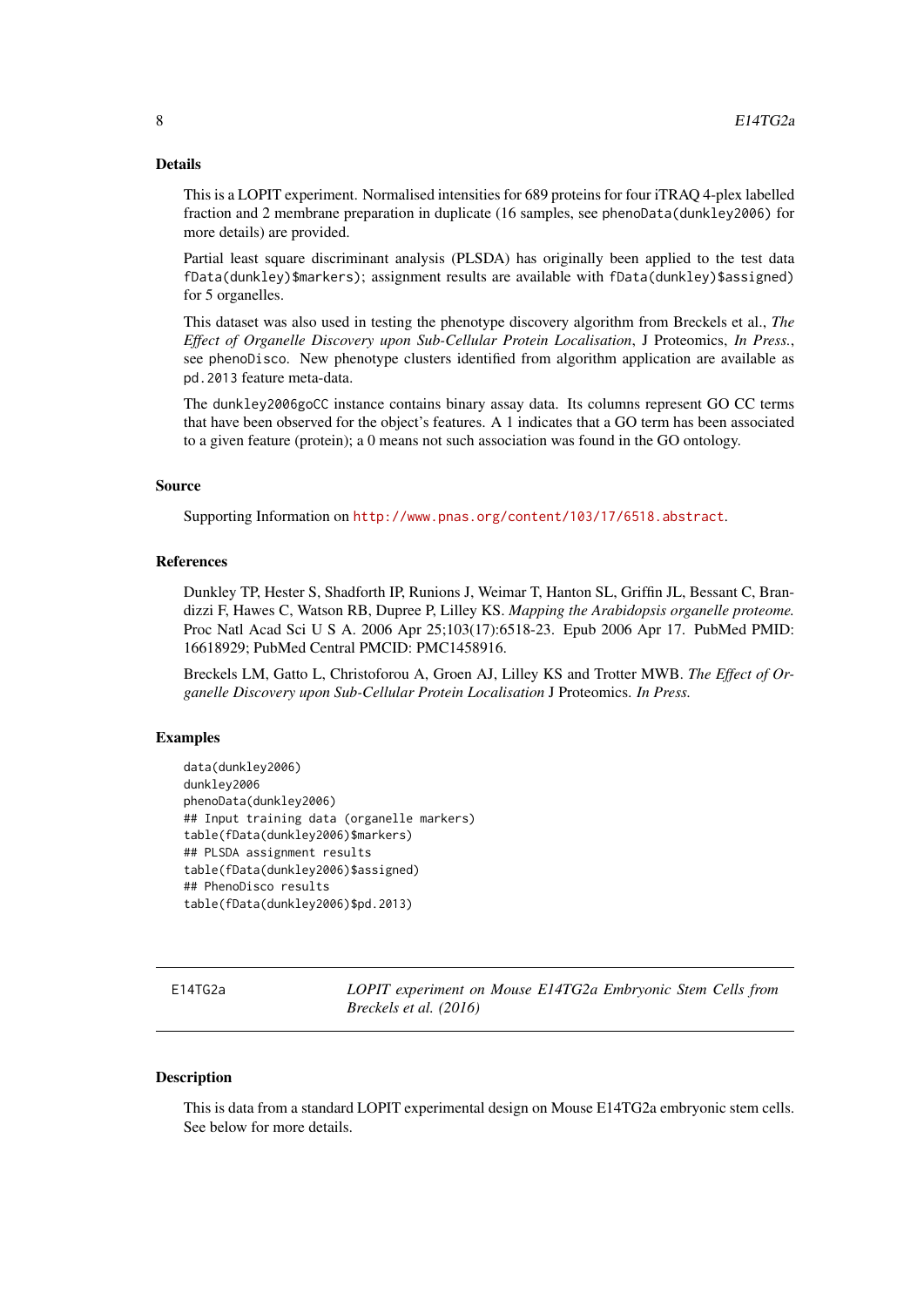### <span id="page-8-0"></span>fabre2015r1 9

### Usage

```
data(E14TG2aS1)
data(E14TG2aS2)
data(E14TG2aR)
data(E14TG2aS1yLoc)
data(E14TG2aS1goCC)
```
### Format

The data is an instance of class MSnSet from package MSnbase.

### Details

This is a LOPIT experiment. Normalised intensities of proteins from eight iTRAQ 8-plex labelled fractions are available for 2 replicates (indexed 1 and 2) using stringent and relaxed setting (S and R, respectively).

The E14TG2aS1goCC instance contains binary assay data. Its columns represent GO CC terms that have been observed for the object's features. A 1 indicates that a GO term has been associated to a given feature (protein); a 0 means not such association was found in the GO ontology.

The E14TG2aS1yLoc instance contains 34 sequence and annotation features obtained from a feature selection of the sequence and annotation features from the computational classifier YLoc. These features include: variants of psuedo amino acid counts, autocorrelation, sum of charge, prosite patterns, Gene Ontoloy terms and the number of signal peptides. These features are described in detail in Breckels et al (2015).

#### Source

The data was generated by A. Christoforou at the Cambridge Centre for Proteomics, Cambridge. <http://www.bio.cam.ac.uk/proteomics/>.

### Examples

```
data(E14TG2aS1)
E14TG2aS1
pData(E14TG2aS1)
head(exprs(E14TG2aS1))
```
fabre2015r1 *Data from Fabre et al. 2015*

### Description

Duplicated experimental data from Fabre et al. 2015, *Deciphering preferential interactions within supramolecular protein complexes: the proteasome case*. Protein complexes were separated by glycerol density gradient centrifugation. Proteins have been quantified by label-free (iBAQ) mass spectrometry.

```
data("fabre2015r1")
data("fabre2015r2")
```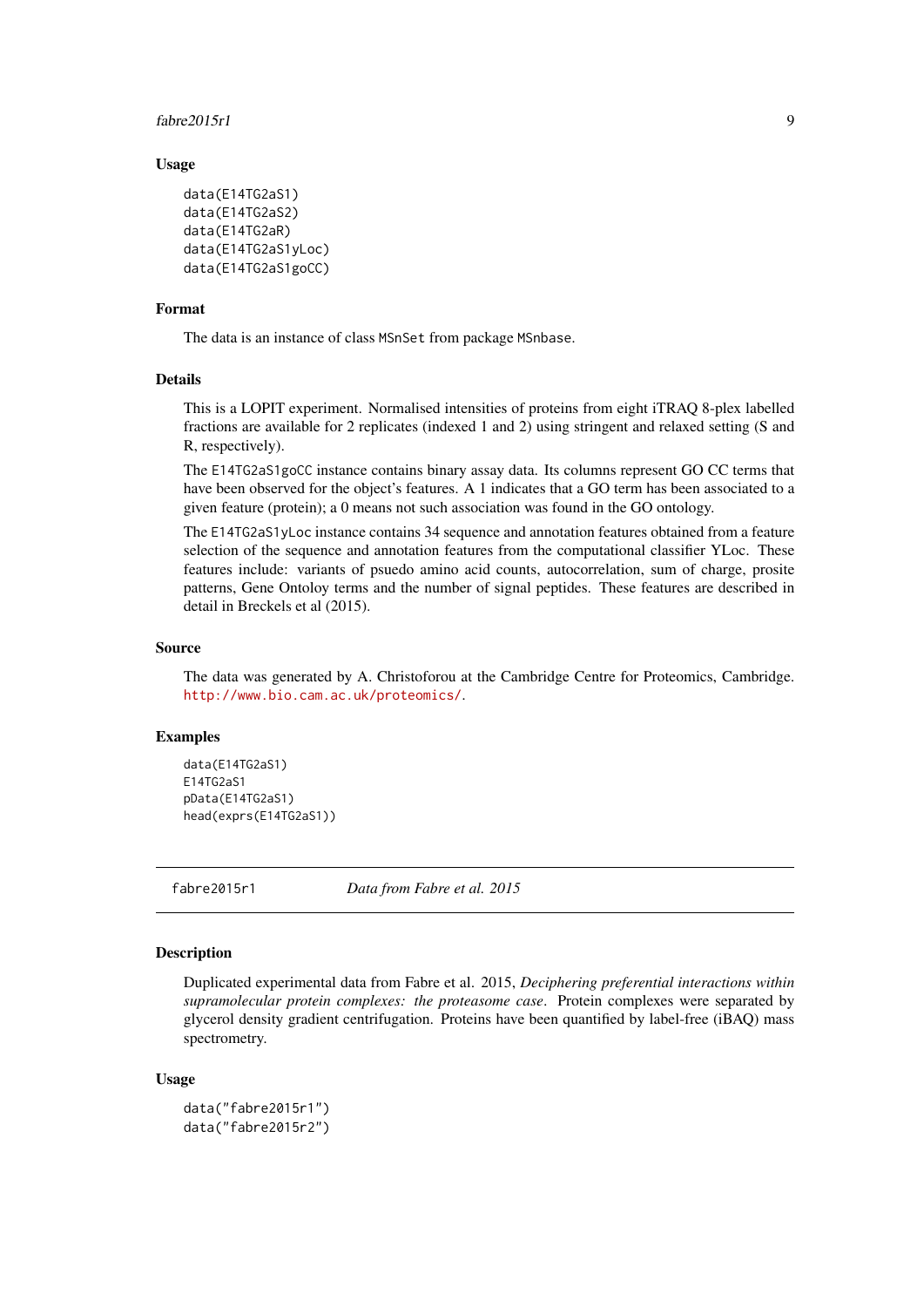### <span id="page-9-0"></span>References

Fabre B, Lambour T, Garrigues L, Amalric F, Vigneron N, Menneteau T, Stella A, Monsarrat B, Van den Eynde B, Burlet-Schiltz O, Bousquet-Dubouch MP. Deciphering preferential interactions within supramolecular protein complexes: the proteasome case. Mol Syst Biol. 2015 Jan 5;11(1):771. doi: 10.15252/msb.20145497. PubMed PMID: 25561571.

### Examples

```
data(fabre2015r1)
experimentData(fabre2015r1)
library("pRoloc")
plot2D(fabre2015r1)
addLegend(fabre2015r1, where = "topright")
```
foster2006 *PCP data from Foster et al. (2006)*

### Description

This is the data from Foster et al., *A Mammalian Organelle Map by Protein Correlation Profiling*, Cell 2006 (PMID 16615899). See below for more details.

#### Usage

```
data(foster2006)
```
### Format

The data is an instance of class MSnSet from package MSnbase.

### Details

This is a PCP experiment. Label-free quantification has been done on a totla of 26 high and low density-separated fractions (see pData(foster2006)). A total of 1555 proteins have been quantified in a subset of the fractions. The proteins are described in the featureData slot. Chi<sup> $\gamma$ </sup> calculations, as defined in the PCP experiment, has been performed using marker proteins for a total of 8 organelles, as well as the authors' original assignment and notes are available in the featureData slot.

### Source

Supplemental data on [http://www.cell.com/abstract/S0092-8674\(06\)00369-2](http://www.cell.com/abstract/S0092-8674(06)00369-2).

### References

Foster LJ, de Hoog CL, Zhang Y, Zhang Y, Xie X, Mootha VK, Mann M. *A mammalian organelle map by protein correlation profiling.* Cell. 2006 Apr 7;125(1):187-99. PubMed PMID: 16615899.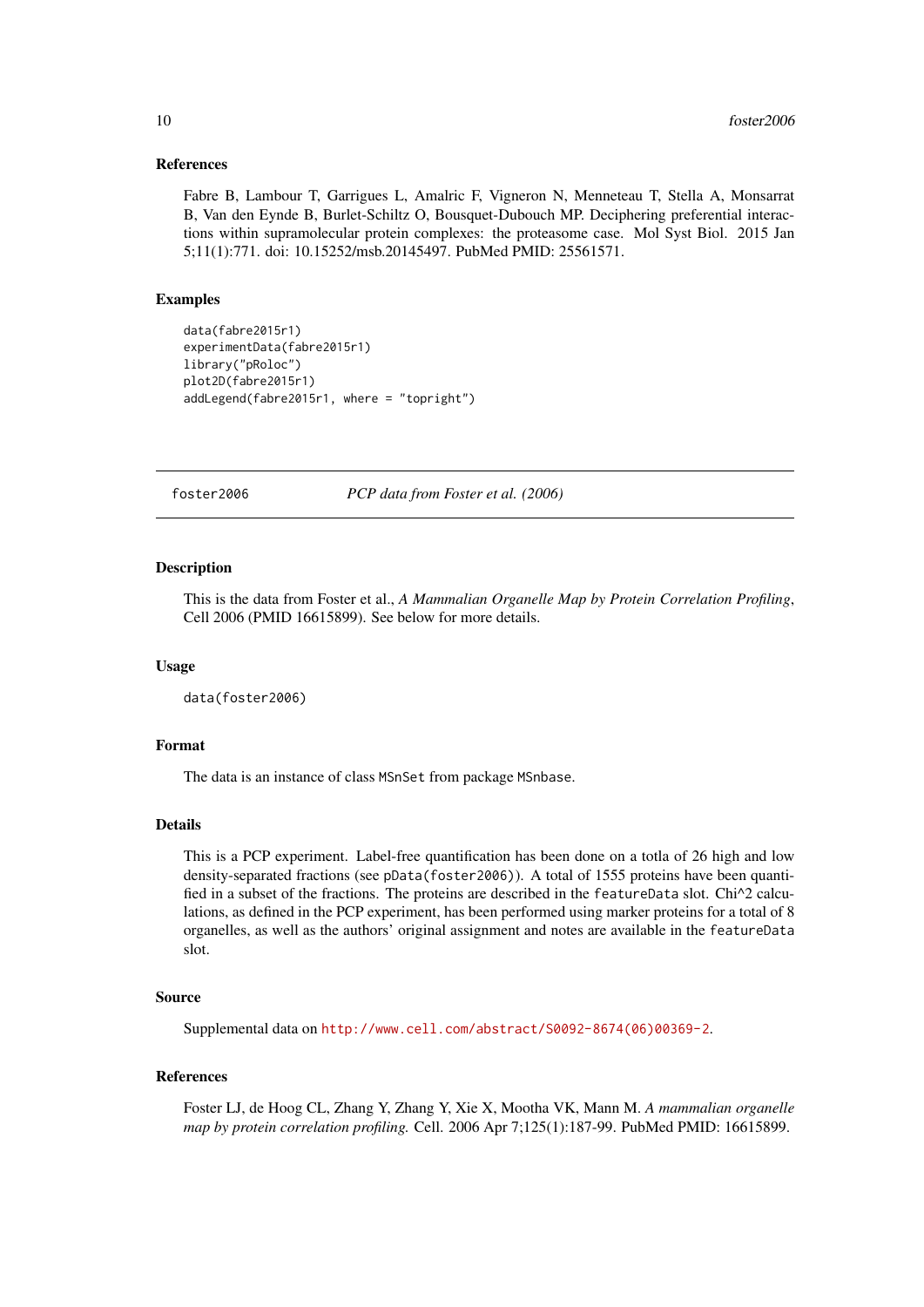#### <span id="page-10-0"></span> $\frac{11}{11}$

### Examples

```
data(foster2006)
foster2006
phenoData(foster2006)
featureData(foster2006)
## organelle marker proteins
table(fData(foster2006)$train)
```
groen2014 *LOPIT experiments on Arabidopsis thaliana roots, from Groen et al. (2014)*

### Description

This is the data from Groen et al. *Identification of Trans Golgi Network proteins in Arabidopsis thaliana root tissue* J. Proteome Res, 2014, Feb 7; 13(2):763-776. See below for more details.

### Usage

```
data(groen2014r1)
data(groen2014r2)
data(groen2014r3)
data(groen2014cmb)
data(groen2014r1goCC)
```
### Format

An instance of class MSnSet from package MSnbase.

### Details

This is a LOPIT experiment. Normalised intensities for proteins for four iTRAQ 4-plex labelled fractions are available for 3 replicates (r1, r2 and r3 respectively). The 3 replicates have also been combined as described in Groen et al. and Trotter et al. (2010) to generate a fourth dataset (cmb), also shown in the example code below.

The groen2014r1goCC instance contains binary assay data. Its columns represent GO CC terms that have been observed for the object's features. A 1 indicates that a GO term has been associated to a given feature (protein); a 0 means not such association was found in the GO ontology.

#### Source

http://pubs.acs.org/doi/abs/10.1021/pr4008464

#### References

Groen AJ, Sancho-Andres G, Breckels LM, Gatto L, Aniento F, and Lilley KS. *Identification of Trans Golgi Network proteins in Arabidopsis thaliana root tissue*. J. Proteome Res, 2014, Feb 7; 13(2):763-776. DOI:10.1021/pr4008464, PMID: 24344820.

Trotter MWB, Sadowski PG, Dunkley TPJ, Groen AJ and Lilley KS. *Improved sub-cellular resolution via simultaneous analysis of organelle proteomics data across varied experimental conditions.* Proteomics 2010 10(23):4213-4219. PMID 21058340.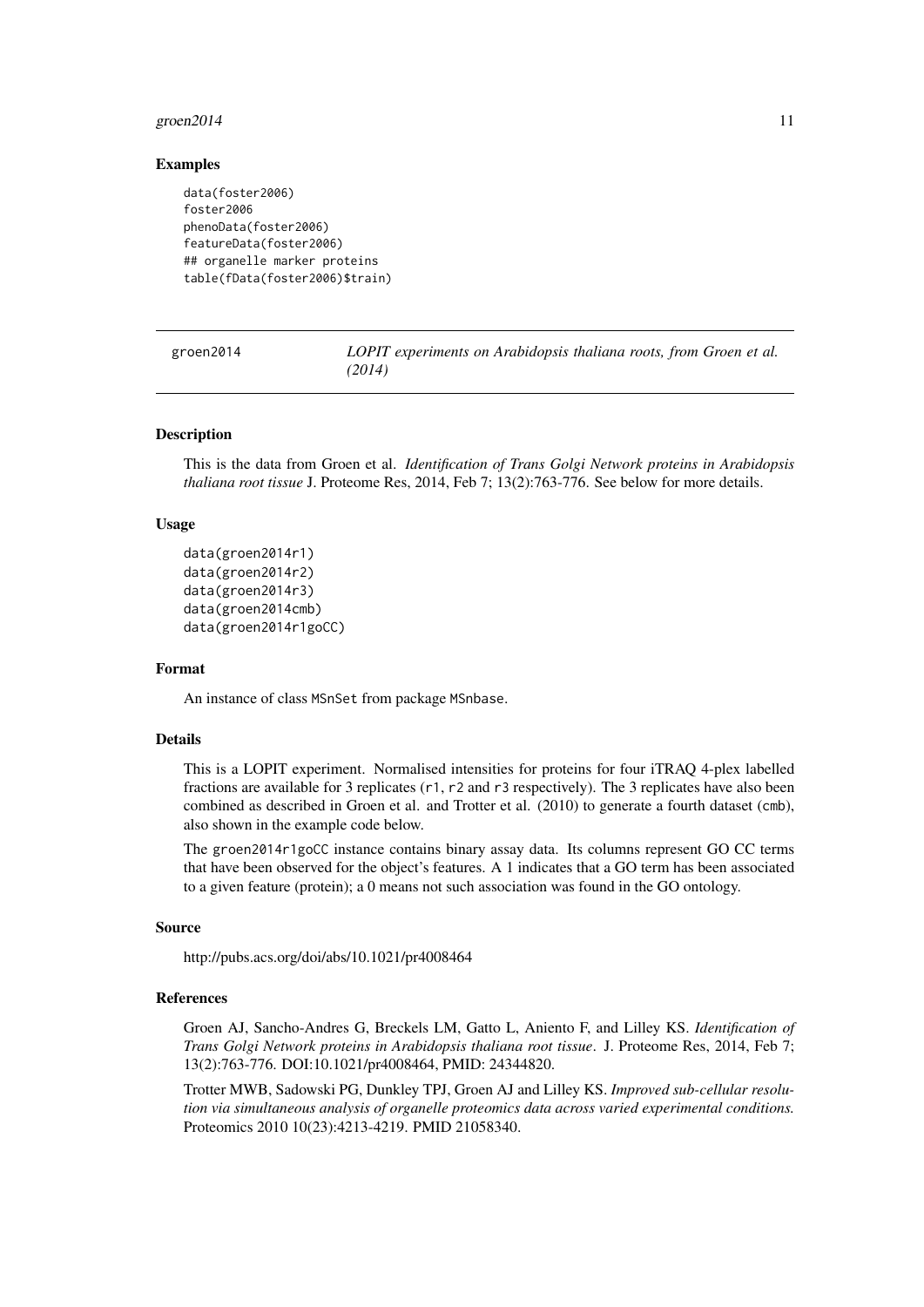Sadowski PG, Groen AJ, Dupree P and Lilley KS. *Sub-cellular localization of membrane proteins.* Proteomics 2008 8(19):3991-4011. PMID 18780351.

Dunkley TP, Hester S, Shadforth IP, Runions J, Weimar T, Hanton SL, Griffin JL, Bessant C, Brandizzi F, Hawes C, Watson RB, Dupree P, Lilley KS. *Mapping the Arabidopsis organelle proteome.* Proc Natl Acad Sci U S A. 2006 Apr 25;103(17):6518-23. Epub 2006 Apr 17. PubMed PMID: 16618929; PubMed Central PMCID: PMC1458916.

### Examples

```
data(groen2014r1)
data(groen2014r2)
data(groen2014r3)
data(groen2014cmb)
## The combine dataset can generated manually using
cmb <- combine(groen2014r1, updateFvarLabels(groen2014r2))
cmb <- filterNA(cmb)
cmb <- combine(cmb, updateFvarLabels(groen2014r3))
cmb <- filterNA(cmb)
fbata(cmb) < -fbata(cmb), c(1,2,5)]
cmb
## or can simply be loaded directly
data(groen2014cmb)
```

```
## check datsets are the same
all.equal(cmb, groen2014cmb, check.attributes=FALSE)
```
hall2009 *LOPIT data from Hall et al. (2009)*

### Description

This is the data from Hall et al. *The Organelle Proteome of the DT40 Lymphocyte Cell Line* Mol Cell Proteomics. 2009 Jun;8(6):1295-305. (PMID: PMC2690488).

#### Usage

data(hall2009)

### Format

An instance of class MSnSet from package MSnbase.

### Details

See reference.

### Source

http://www.mcponline.org/content/8/6/1295.abstract

<span id="page-11-0"></span>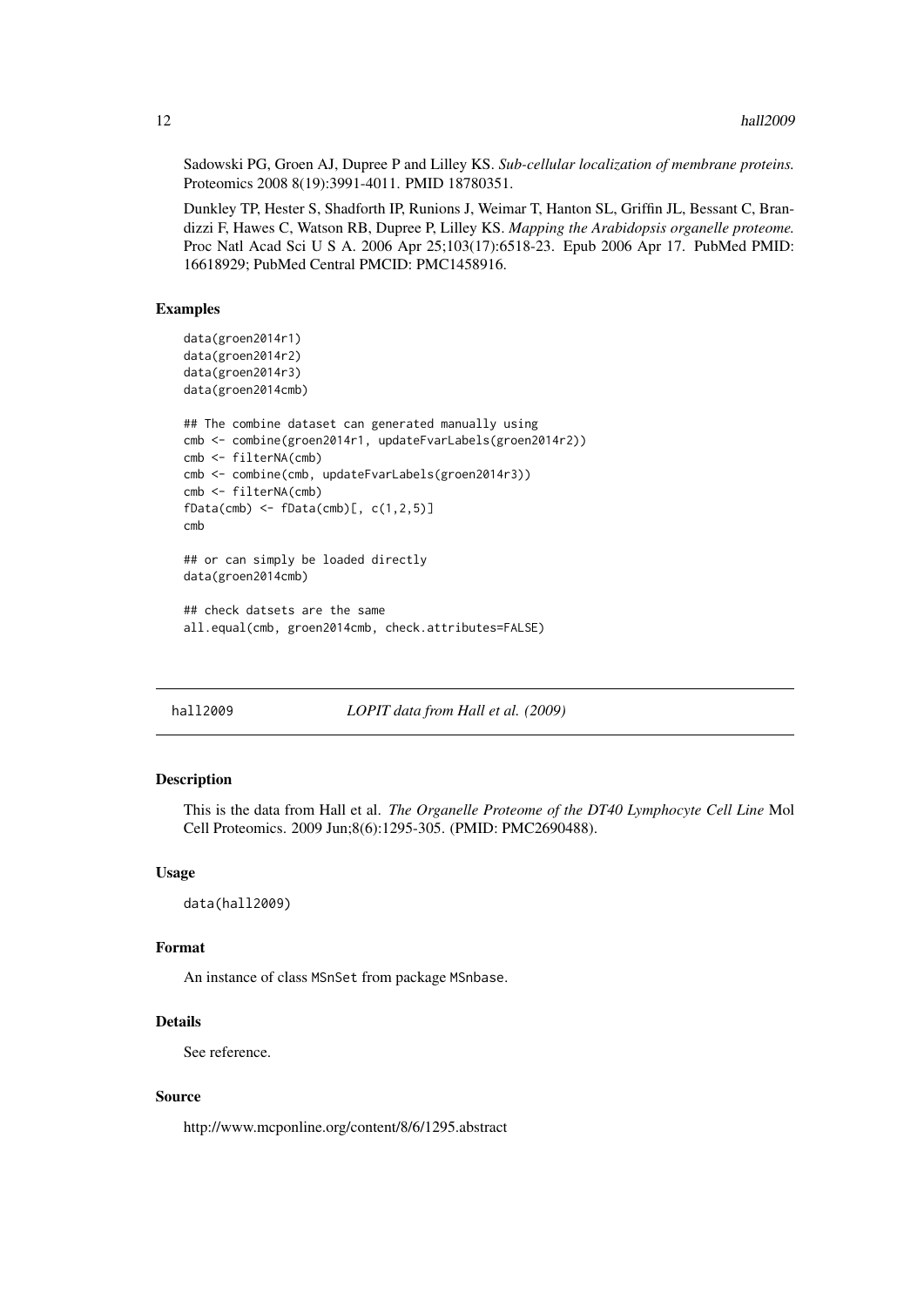### <span id="page-12-0"></span>havugimana2012 13

### References

Hall SL, Hester S, Griffin JL, Lilley KS, Jackson AP. *The organelle proteome of the DT40 lymphocyte cell line* Mol Cell Proteomics. 2009 Jun;8(6):1295-305. doi: 10.1074/mcp.M800394-MCP200. Epub 2009 Jan 30. PubMed PMID: 19181659; PubMed Central PMCID: PMC2690488.

### Examples

```
data(hall2009)
pData(hall2009)
library("pRoloc")
plot2D(hall2009)
```
havugimana2012 *Data from Havugimana et al. 2012*

### Description

Data from Havugimana et al. 2012, *A census of human soluble protein complexes*. The protein complexes were fractionated by ion exchange chromatography, Isoelectric focusing and sucrose density gradient centrifugation. Proteins were quantified by spectral counting.

#### Usage

```
data("havugimana2012")
```
### References

Havugimana PC, Hart GT, Nepusz T, Yang H, Turinsky AL, Li Z, Wang PI, Boutz DR, Fong V, Phanse S, Babu M, Craig SA, Hu P, Wan C, Vlasblom J, Dar VU, Bezginov A, Clark GW, Wu GC, Wodak SJ, Tillier ER, Paccanaro A, Marcotte EM, Emili A. A census of human soluble protein complexes. Cell. 2012 Aug 31;150(5):1068-81. doi: 10.1016/j.cell.2012.08.011. PubMed PMID: 22939629; PubMed Central PMCID: PMC3477804.

### Examples

```
data(havugimana2012)
experimentData(havugimana2012)
```
hirst2018 *Data from Hirst et al. 2018*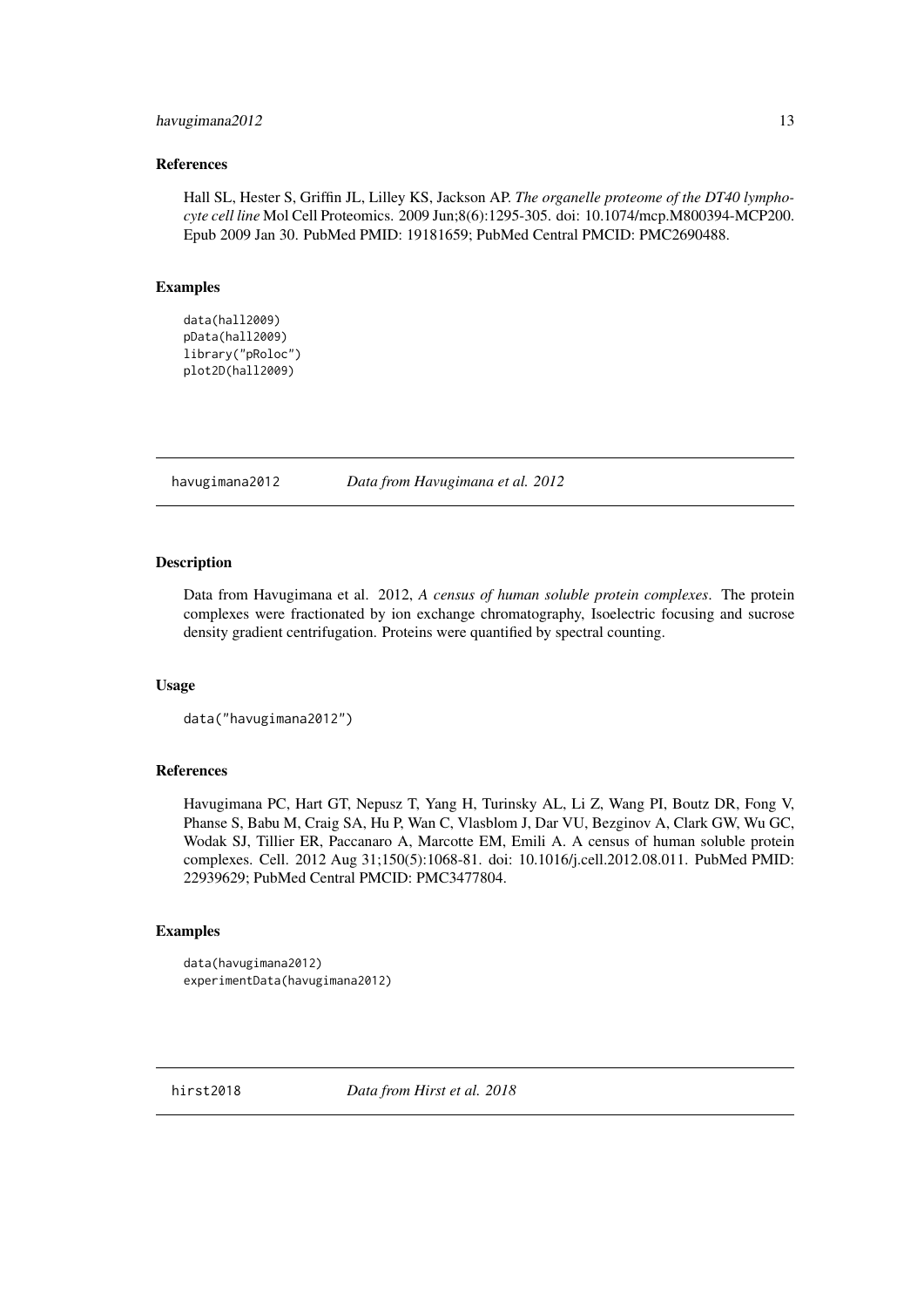### Description

From the supplementary file notes:

These are the SILAC ratio data from 2046 proteins with complete profiles across all nine organellar maps.

Each profile consists of five ratios, corresponding to five subcellular fractions obtained by differential centrifugation (3000 x g pellet, 6000 x g pellet, 12000 x g pellet, 24000 x pellet, 80000 x g pellet). The centrifugation speeds are available centriguation in the MSnSet object.

Each ratio shows the abundance of the total membrane SILAC heavy spike-in relative to the abundance in a given subfraction.

Maps were made from three cell lines (control HeLa, and two independent AP5Z1 KO HeLa cell lines, called AP5KNC2 and AP5KOC6), each in triplicate (replicates R1, R2, and R3). The sample are code as "CTRL" (HeLa control), "C2" (AP5KNC2 AP5Z1 KO cells) and "C6" (AP5KNC6 AP5Z1 KO cells).

Marker proteins used to define organellar clusters in Supplemental Figure 1 in the manuscript are annotated as feature variable markers.

Finally, the ratios in the hirst2018 data where normalised by their sum (using normalise(, method  $=$  "sum")).

The feature data also contains information about the comparison of organellar maps made from control or AP5 ablated cells, revealing putative proteins that undergo subcellular localisation shifts. Each protein receives an M score (magnitude of movement), and an R score (reproducibility of movement, i.e. correlation between replicates). In addition, the reproducibility of movement between the two AP5 KO cell lines is scored (Correlation C2 vs C6). Note however that the authors themselves claim that:

'The cutoffs chosen in Fig 1C (M  $> 1.5$ , R  $> 0.5$ ) correspond to an estimated FDR of 23%. Please note that the actual FDR is probably lower than this estimated FDR, because the mock data lack the additional cell line and the clonal correlation filter.'

The re-localisation candidates are those that have an M score  $> 1.5$  and a R score  $> 0.5$ , and are marked with a hit feature variable set to TRUE.

#### Usage

data(hirst2018)

### Format

The data is an instance of class MSnSet from package MSnbase.

#### References

Hirst J, Itzhak DN, Antrobus R, Borner GHH, Robinson MS. Role of the AP-5 adaptor protein complex in late endosome-to-Golgi retrieval. PLoS Biol. 2018 Jan 30;16(1):e2004411. doi: 10.1371/journal.pbio.2004411. eCollection 2018 Jan. PubMed PMID: 29381698; PubMed Central PMCID: PMC5806898.

### Examples

```
## load the two 24 hours datasets
data(hirst2018)
hirst2018
```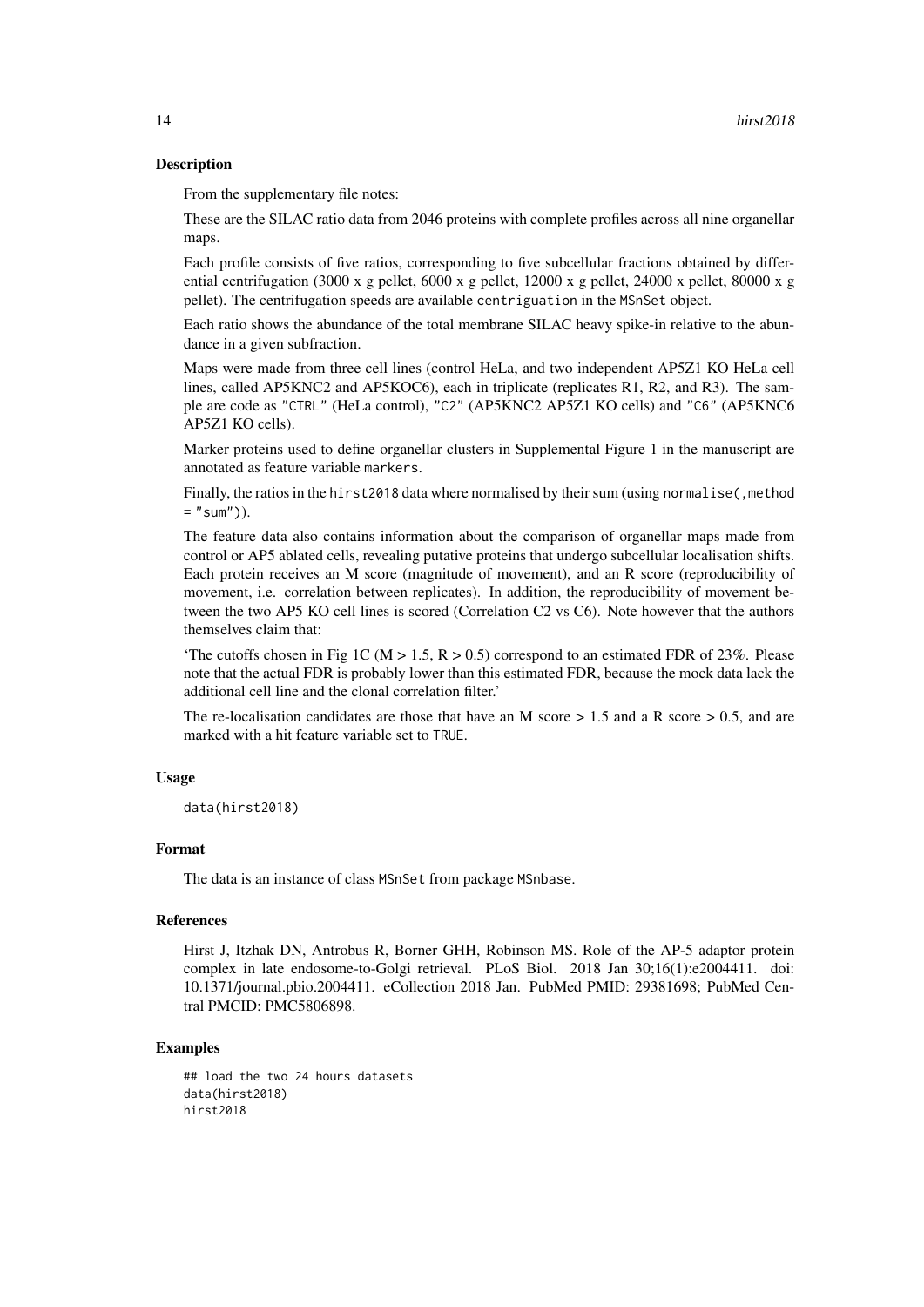### <span id="page-14-0"></span>hyperLOPIT2015 15

```
## experimental design
table(pData(hirst2018)[, -2])
## the expression data
exprs(hirst2018)[1:5, 1:3]
## abstract
abstract(hirst2018)
## split data by samples
x <- split(hirst2018, "sample")
## These are the relocalisation hits
hits <- which(fData(hirst2018)$Hits)
reloc <- FeaturesOfInterest(description = "Relocation hits",
    featureNames(hirst2018)[hits])
reloc
## plotting
library("pRoloc")
par(mfrow = c(1, 3))plot2D(x[[1]], \text{ main} = "AP5KNC2")highlightOnPlot(x[[1]], reloc)
plot2D(x[[2]], main = "AP5KNC6")
highlightOnPlot(x[[1]], reloc)
plot2D(x[[3]], main = "HeLa control")
highlightOnPlot(x[[1]], reloc)
addLegend(x[[3]], where = "topleft")
```

| hyperLOPIT2015 | Protein and PMS-level hyperLOPIT datasets on Mouse E14TG2a em- |
|----------------|----------------------------------------------------------------|
|                | <i>bryonic stem cells from Christoforou et al. (2016).</i>     |

### Description

This is a spatial proteomics dataset from a hyperLOPIT experimental design on Mouse E14TG2a embryonic stem cells.

### Usage

```
data(hyperLOPIT2015)
data(hyperLOPIT2015ms3r1)
data(hyperLOPIT2015ms3r2)
data(hyperLOPIT2015ms3r3)
data(hyperLOPIT2015ms2)
data(hyperLOPIT2015ms3r1psm)
data(hyperLOPIT2015ms3r2psm)
data(hyperLOPIT2015ms2psm)
```
### Format

The data is an instance of class MSnSet from package MSnbase.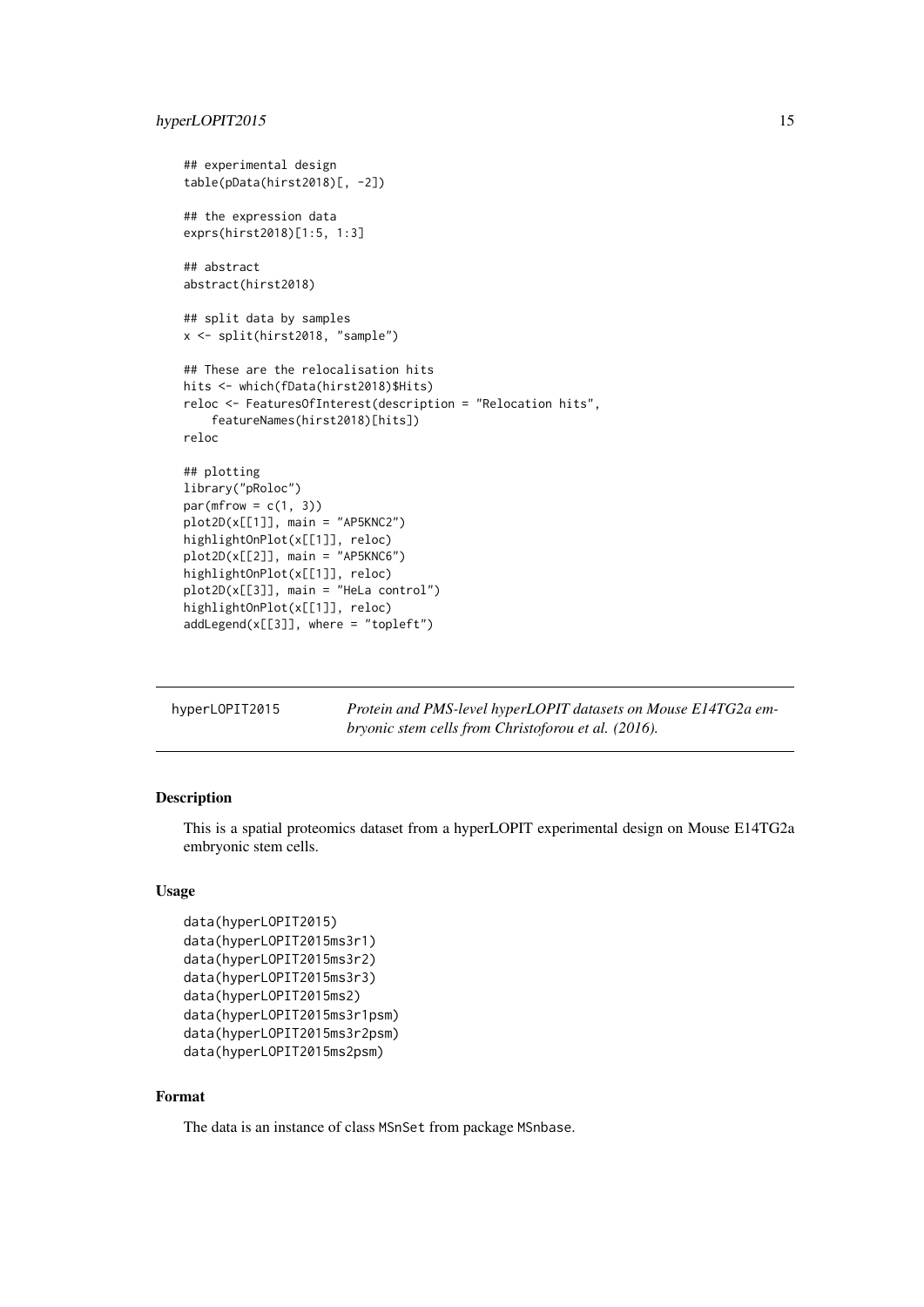### Details

This is a hyperLOPIT experiment. Normalised intensities for proteins for TMT 10-plex labelled fractions are available for 3 replicates acquired in MS3 mode (hyperLOPIT2015ms3r1, hyperLOPIT2015ms3r2 and hyperLOPIT2015ms3r3) using an Orbitrap Fusion mass-spectrometer. The first two replicates have also been combined as described in Trotter et al (2010) to generate dataset hyperLOPIT2015 to increase organellar resolution. A dataset acquired in MS2 mode has also been acquired (hyperLOPIT2015ms2) which was also generated using the Orbitrap Fusion and using a TMT 10-plex experimental design.

The PSM-level cvs file are available in the extdata directory and have been processed as follows: imported MSnSet instances using readMSnSet2, PSMs with missing values were filtered out with filterNA, only PSMs with feature variable Quan.Usage "Used" and a TMT6plex modification were retained and the phenoData was matched and assigned from the respective protein-level data. Finally, marker proteins are annotated based on the combined protein-level data hyperLOPIT2015 and reporter tags are normalised using the "sum" method. The processing script is scripts/hyperlopit2015psm.R.

The TAGM feature data contains the allocation results from the Baysian T-augmented Gaussian Mixture modelling approach as described in Crook et al. (2018).

#### Source

The data was generated by A. Christoforou and C. Mulvey in the Cambridge Centre for Proteomics. <http://www.bio.cam.ac.uk/proteomics/>.

#### References

*A draft map of the mouse pluripotent stem cell spatial proteome*. Christoforou A, Mulvey CM, Breckels LM, Geladaki A, Hurrell T, Hayward PC, Naake T, Gatto L, Viner R, Martinez Arias A, Lilley KS. Nat Commun. 2016 Jan 12;7:8992. doi: 10.1038/ncomms9992. PubMed PMID: 26754106; PubMed Central PMCID: PMC4729960.

*A Bayesian Mixture Modelling Approach For Spatial Proteomics* Oliver M Crook, Claire M Mulvey, Paul D. W. Kirk, Kathryn S Lilley, Laurent Gatto bioRxiv 282269; doi: https://doi.org/10.1101/282269

### Examples

```
data(hyperLOPIT2015)
hyperLOPIT2015
pData(hyperLOPIT2015)
head(exprs(hyperLOPIT2015))
data(hyperLOPIT2015ms3r1psm)
x <- combineFeatures(hyperLOPIT2015ms3r1psm,
     groupBy = fData(hyperLOPIT2015ms3r1psm)$Protein.Group.Accession,
     fun = median)library("pRoloc")
par(mfrow = c(1, 2))plot2D(hyperLOPIT2015ms3r1psm, main = "PSM-level")
plot2D(x, main = "Protein-level (using mean)")
```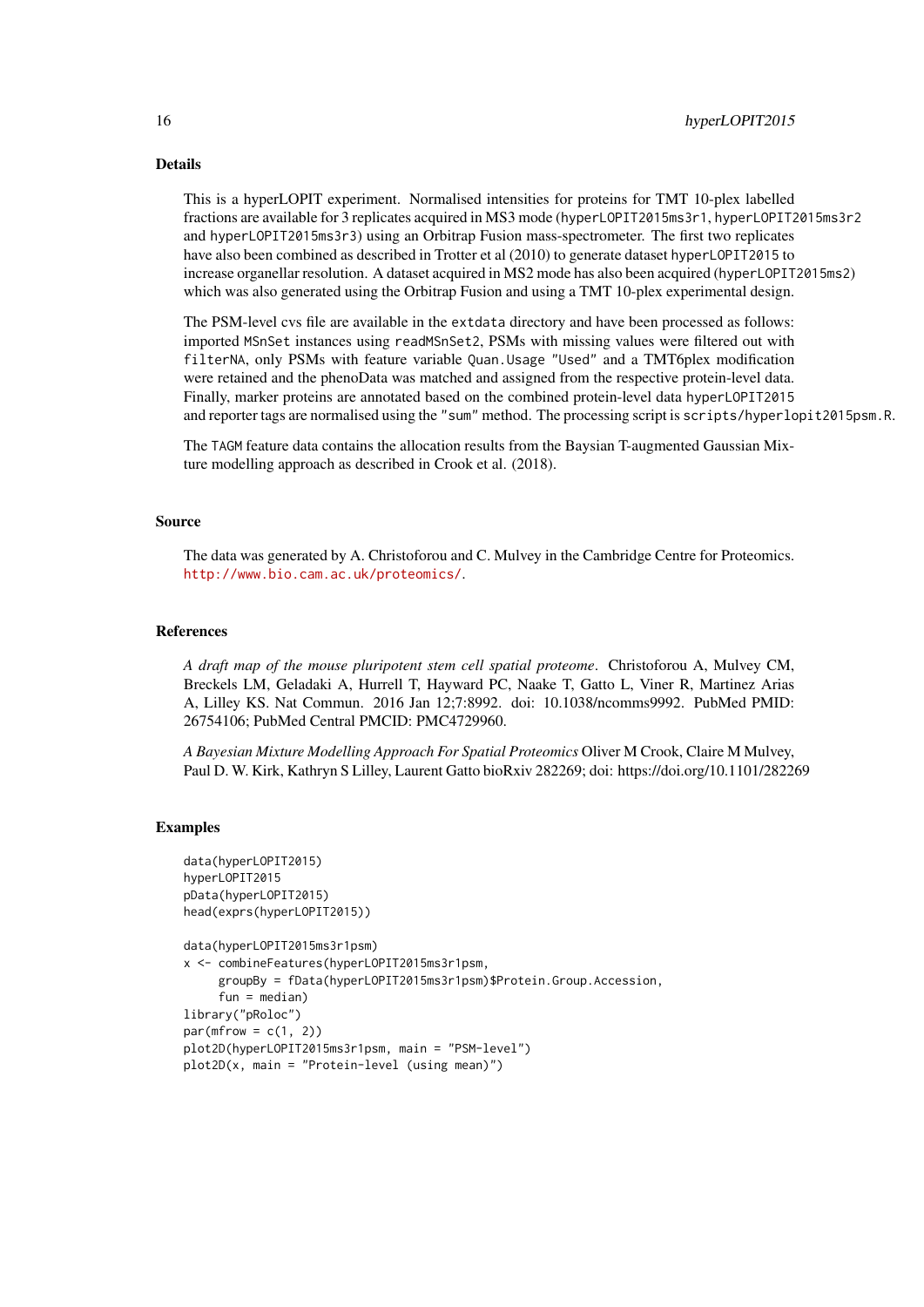<span id="page-16-0"></span>hyperLOPITU2OS2017 *2017 and 2018 hyperLOPIT on U2OS cells*

### Description

This data contains 4 different datasets generated from U2OS cells. The lopitdcU2OS2018 was generated using the LOPIT-DC method and all other datasets have been generated using the hyper-LOPIT protocol (see Christoforou et al. 2016 and Mulvey et al. 2017). The lopitdcU2OS2018 dataset contains 3 replicates, 10 fractions per replicate. The hyperLOPITU2OS2017 dataset contains 2 replicates, in which the quantitation was obtained using two sets of TMT 10-plex per replicate, producing a total of 40 quanitation channels, while in hyperLOPITU2OS2017b, 3 fractions with low protein yields have been remove (see example below). The hyperLOPITU2OS2018 dataset contains a third replicate, thus giving 57 quantitation channels in total.

### Usage

```
data("hyperLOPITU2OS2017")
```
### Format

An object of class MSnSet, defined in the MSnbase package.

### Details

The data (expression and feature variable) contain:

- UniProt Accession for Protein Group (no isoform information): Unique UniProt accession for quantified protein group reported by Proteome Discoverer (1% FDR) - isoform information not retained.
- Normalized TMT 10-plex Reporter Ion Distribution: ReplicateX TMT SetX-126 Normalized TMT 10-plex reporter ion values, representing the distribution of each protein across the fractionation scheme for each experiment. Protein-level reporter ion values were calculated by taking the median of all quantifiable PSMs for the protein group, then normalized so that the sum of all 10 channels was equal to 1. The numeric value in the tag name corresponds to the nominal mass of each TMT reporter ion. The N and C suffixes differentiates between the 15N or 13C isotopologue variants of TMT 10-plex reporter ions of the same nominal mass.
- UniProt Accession for Protein Group (with isoform information): Unique UniProt accession for quantified protein group reported by Proteome Discoverer (1% FDR) - isoform information retained.
- UniProt Protein Description: UniProt description for protein accession.
- Coverage: Percentage of protein sequence covered by identified peptides.
- Quantified Proteins: Number of quantified protein groups.
- Quantified Unique Peptides: Number of unique quantified peptides. Only these peptides were used for quantification.
- Quantified Peptides: Number of quantified peptides. Only peptides that were unique to a single protein group were used for quantification.
- Quantified PSMs: Number of quantified peptide-spectrum matches.
- Score ReplicateX TMT SetX: Total score of identified protein group for each experiment. This score is equal to the sum of the individual peptide scores.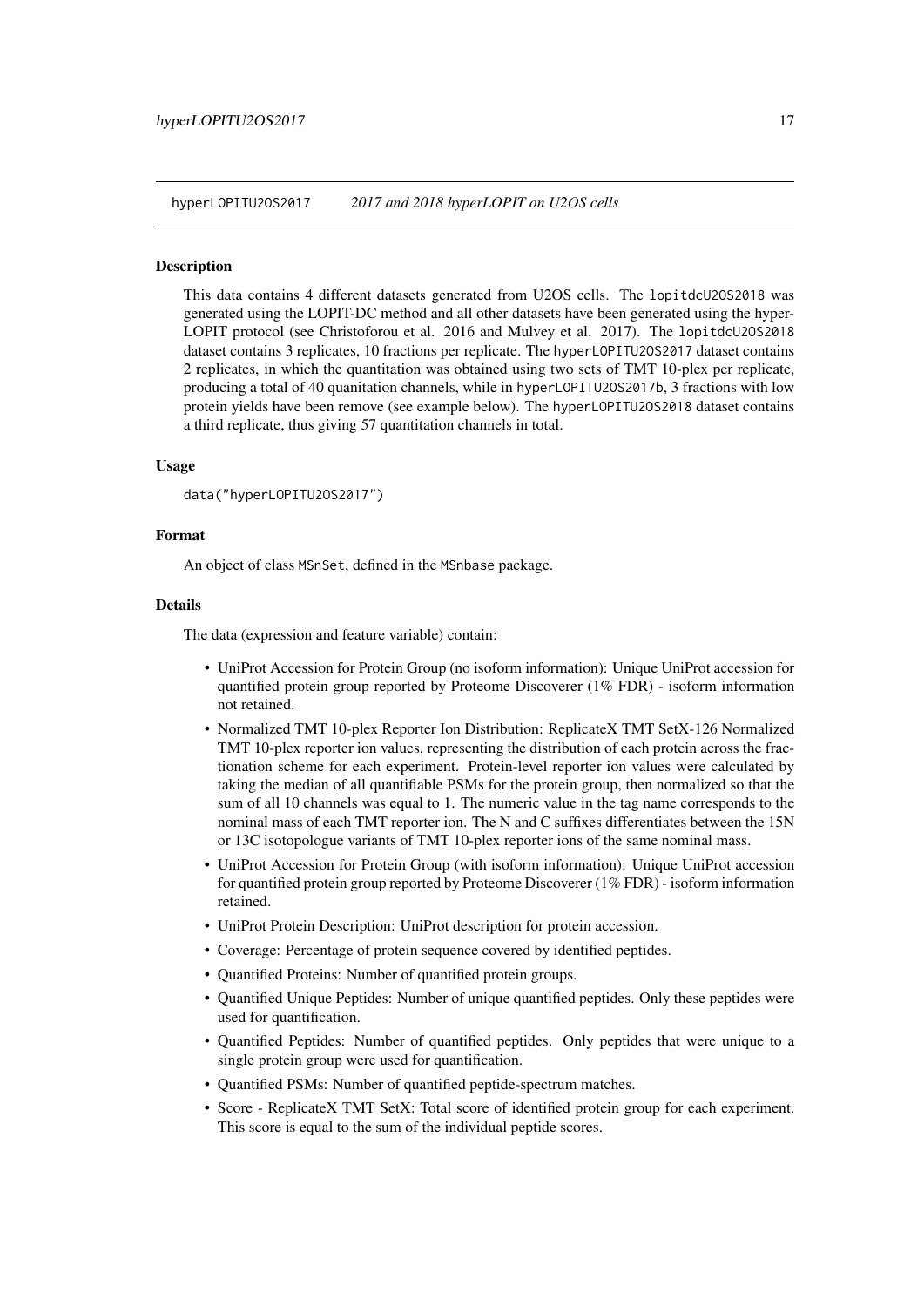- <span id="page-17-0"></span>• Coverage - ReplicateX TMT SetX: Percentage of protein sequence covered by identified peptides for each experiment.
- Quantified Peptides ReplicateX TMT SetX: Number of quantified peptides for each experiment. Only peptides that were unique to a single protein group were used for quantification.
- Quantified PSMs ReplicateX TMT SetX: Number of quantified peptide-spectrum matches for each experiment.
- SVM Marker Set: Final marker set used for SVM classification of protein subcellular localization to 14 subcellular compartments.
- SVM Classification: Subcellular class to which the protein group was assigned by SVM classification. All proteins are assigned to a single class by SVM.
- SVM Score: Confidence score for localization assignment, ranging from 0 to 1. A score close to 0 represents a very low confidence assignment, whereas a score of 1 indicates a very high confidence assignment.
- Final SVM Classification (5% FDR) (assignment): Predicted localization, with SVM score thresholds determined empirically by comparison to GO annotation and protein database annotation. The SVM score thresholds were set individually for each class so that the false discovery rate of the SVM classification was equal or lower than 5%.

### References

Thul PJ et al. *A subcellular map of the human proteome*. Science. 2017 May 26;356(6340). pii: eaal3321. doi: 10.1126/science.aal3321. Epub 2017 May 11. PubMed PMID: 28495876.

### Examples

```
data(hyperLOPITU2OS2017)
hyperLOPITU2OS2017
library("pRoloc")
plot2D(hyperLOPITU2OS2017, addLegend = "bottomleft")
## removing low intensity fractions
sort(colSums(exprs(hyperLOPITU2OS2017)))
```

```
i <- order(colSums(exprs(hyperLOPITU2OS2017)))[1:3]
x <- hyperLOPITU2OS2017[, -i]
plot2D(x, mirrorY = TRUE)
```

```
data(hyperLOPITU2OS2017b)
## only difference if subsetting date
all.equal(hyperLOPITU2OS2017b, x)
processingData(hyperLOPITU2OS2017b)
processingData(x)
```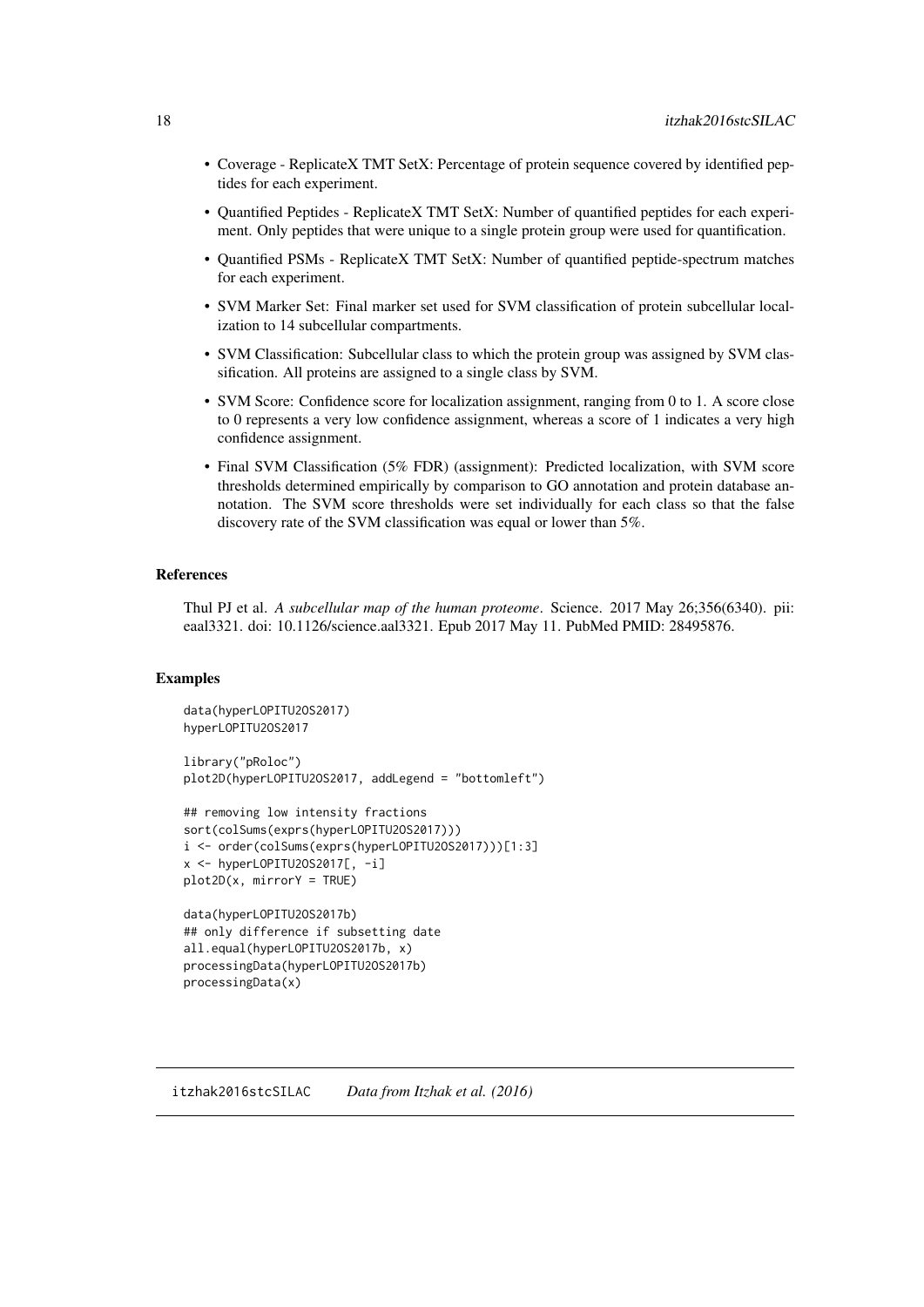#### <span id="page-18-0"></span>itzhak2017 19

#### Description

Data from Daniel N Itzhak, Stefka Tyanova, Jurgen Cox and Georg HH Borner. Global, quantitative and dynamic mapping of protein subcellular localization. DOI:[http://dx.doi.org/10.7554/](http://dx.doi.org/10.7554/eLife.16950) [eLife.16950](http://dx.doi.org/10.7554/eLife.16950) Published June 9, 2016 Cite as eLife 2016;10.7554/eLife.16950

It currently contains

• The second sheet contains the 6 replicates of the SILAC static data (*Static* data were used to genrate six deep organellar maps) and is made available as itzhak2016stcSILAC.

### Usage

```
data("itzhak2016stcSILAC")
```
### Source

This data was generated from Supplementary file 9 ([https://elifesciences.org/content/5/](https://elifesciences.org/content/5/e16950/supp-material9) [e16950/supp-material9](https://elifesciences.org/content/5/e16950/supp-material9)). See inst/scripts/itzhak2016.R for details.

### Examples

```
data(itzhak2016stcSILAC)
itzhak2016stcSILAC
dim(itzhak2016stcSILAC)
pData(itzhak2016stcSILAC)
## only 1st replicate
dim(itzhak2016stcSILAC[, itzhak2016stcSILAC$rep == 1])
## filter out features with missing values
itzhak2016stcSILAC <- filterNA(itzhak2016stcSILAC)
library("pRoloc")
## Cell map
plot2D(itzhak2016stcSILAC)
## as in the paper
plot2D(itzhak2016stcSILAC, dims = c(1, 3))
```
itzhak2017 *Data from Itzhak et al. 2017*

### Description

The data from Itzhal et al. 2017 defines a spatial map for mouse primary neurons. The data are composed of 5 spatial maps, each containing 6 differential centrifugation fraction (as described in Itzhak et al. 2016, see [itzhak2016](#page-17-1)).

The annotatied marker proteins are available in the itzhak2017markers dataset.

```
data(itzhak2017)
data(itzhak2017markers)
```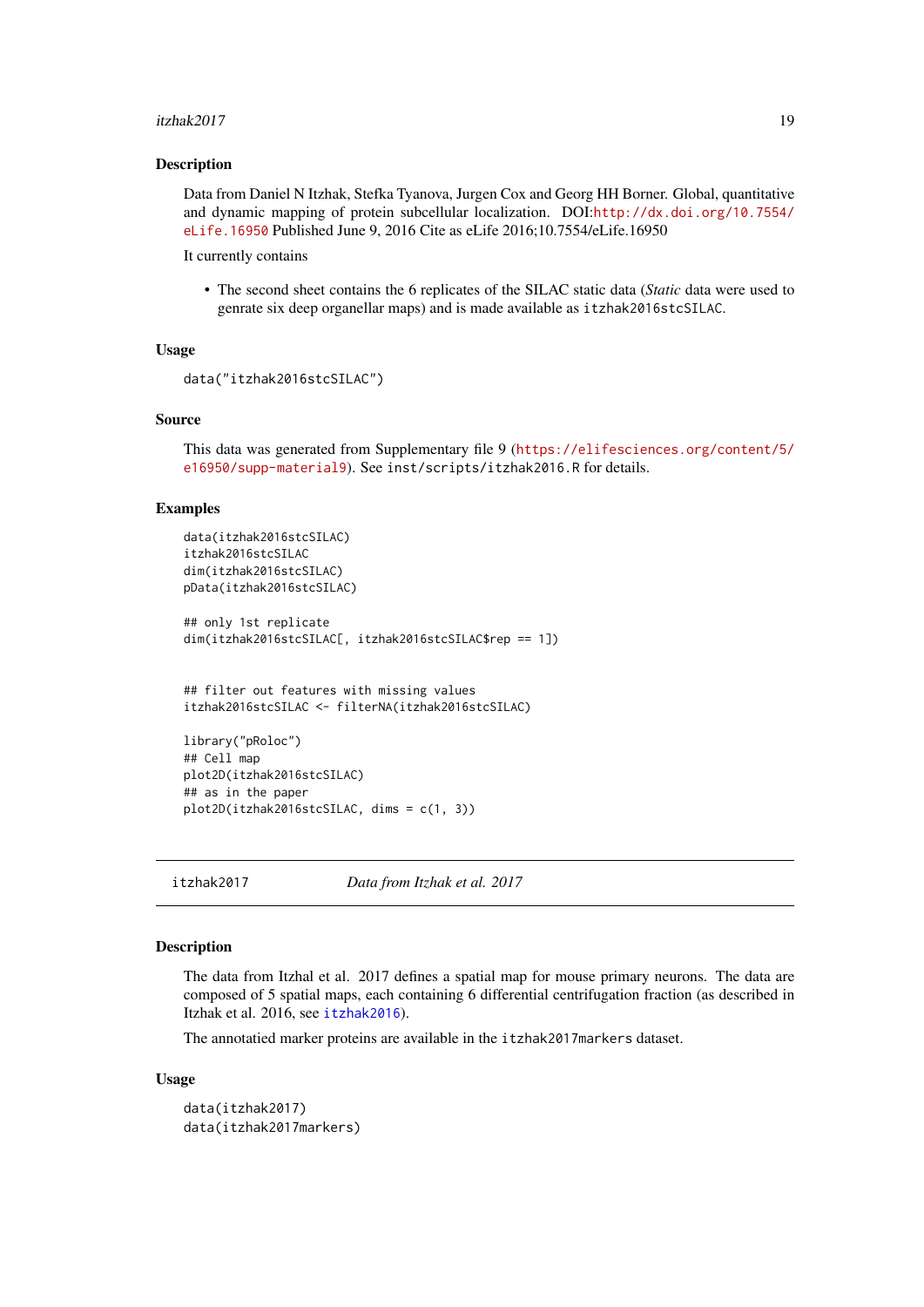### <span id="page-19-0"></span>Format

The data is an instance of class MSnSet from package MSnbase.

#### References

Itzhak DN, Davies C, Tyanova S, Mishra A, William son J, Antrobus R, Cox J, Weekes MP, Borner GHH. A Mass Spectrometry-Based Approach for Mapping Protein Subcellular Localization Reveals the Spatial Proteome of Mouse Primary Neurons. Cell Rep. 2017 Sep 12;20(11):2706- 2718. doi: 10.1016/j.celrep.2017.08.063. PubMed PMID: 28903049; PubMed Central PMCID: PMC5775508.

### Examples

```
data(itzhak2017)
itzhak2017
## experimental design
table(pData(itzhak2017))
## the expression data
exprs(itzhak2017)[1:5, 1:5]
## abstract
abstract(itzhak2017)
## split data by samples
x <- split(itzhak2017, "map")
## plotting
library("pRoloc")
par(mfrow = c(2, 3))for (i in 1:5)
    plot2D(x[[i]], main = paste("Map", i))
plot2D(itzhak2017, main = "All maps")
addLegend(itzhak2017, where = "bottomleft")
```
kirkwood2013 *Data from Kirkwood et al. 2013.*

### Description

Data from Kirkwood et al. 2013, *Characterization of native protein complexes and protein isoform variation using size-fractionation-based quantitative proteomics*. Protein complexes were separated by size exclusion chromatography and proteins were quantified by spectral counting.

```
data("kirkwood2013")
```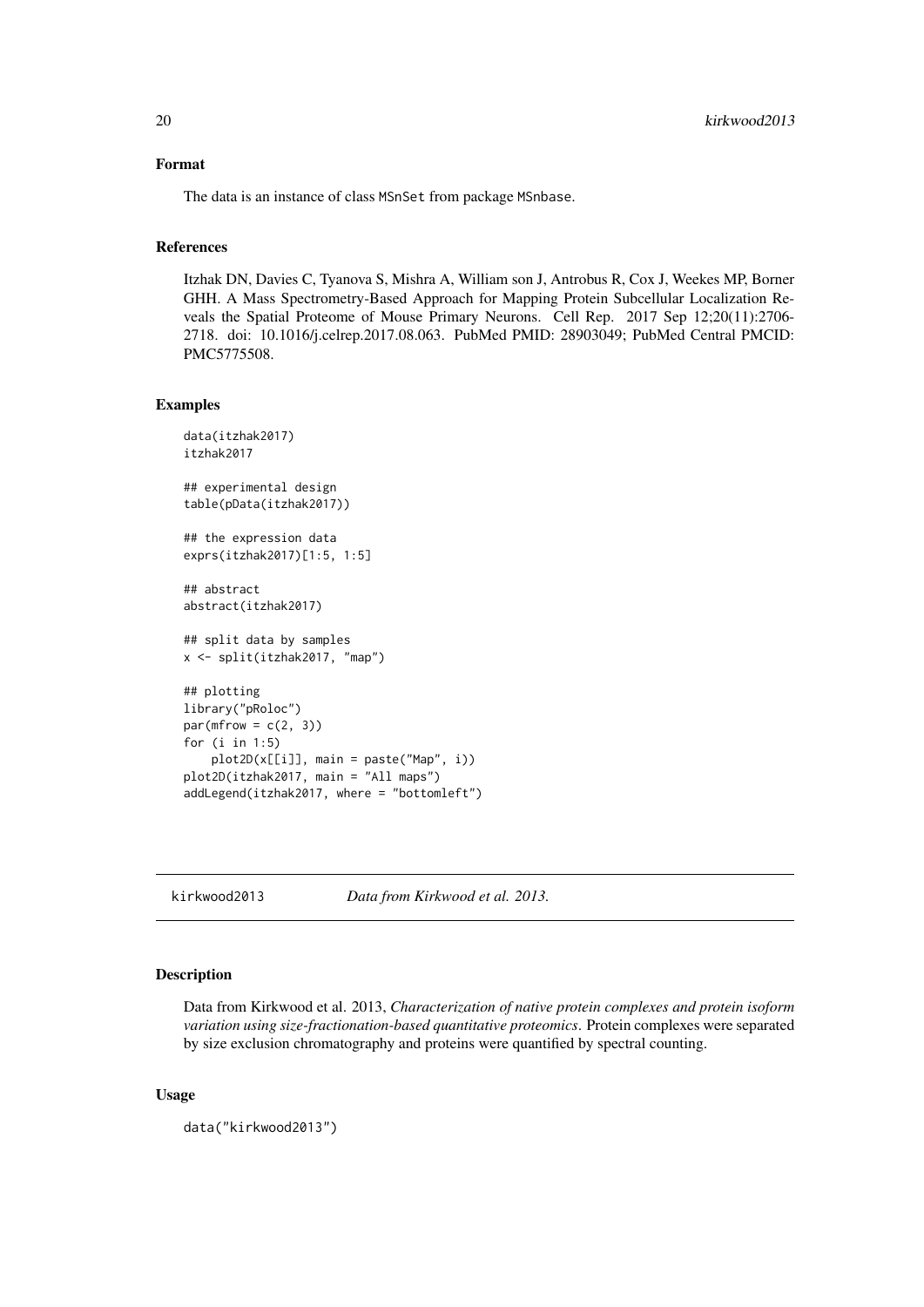#### <span id="page-20-0"></span>kristensen2012r1 21

### References

Kirkwood KJ, Ahmad Y, Larance M, Lamond AI. Characterization of native protein complexes and protein isoform variation using size-fractionation-based quantitative proteomics. Mol Cell Proteomics. 2013 Dec;12(12):3851-73. doi: 10.1074/mcp.M113.032367. Epub 2013 Sep 16. PubMed PMID: 24043423; PubMed Central PMCID: PMC3861729.

### Examples

```
data(kirkwood2013)
experimentData(kirkwood2013)
```
kristensen2012r1 *Data from Kristensen et al. 2012*

### Description

Triplicated experimental data from Kristensen et al. 2012, *A high-throughput approach for measuring temporal changes in the interactome*. Protein complexes were separated by size exclusion chromatography and protein were quantified using SILAC.

### Usage

```
data("kristensen2012r1")
data("kristensen2012r2")
data("kristensen2012r3")
```
### References

Kristensen AR, Gsponer J, Foster LJ. A high-throughput approach for measuring temporal changes in the interactome. Nat Methods. 2012 Sep;9(9):907-9. doi: 10.1038/nmeth.2131. Epub 2012 Aug 5. PubMed PMID: 22863883; PubMed Central PMCID: PMC3954081.

#### Examples

```
data(kristensen2012r1)
experimentData(kristensen2012r1)
```
lopimsSyn2 *LOPIMS data for the Synapter 2.0 paper*

#### Description

TODO

```
data("lopimsSyn1")
data("lopimsSyn2")
data("lopimsSyn2_0frags")
```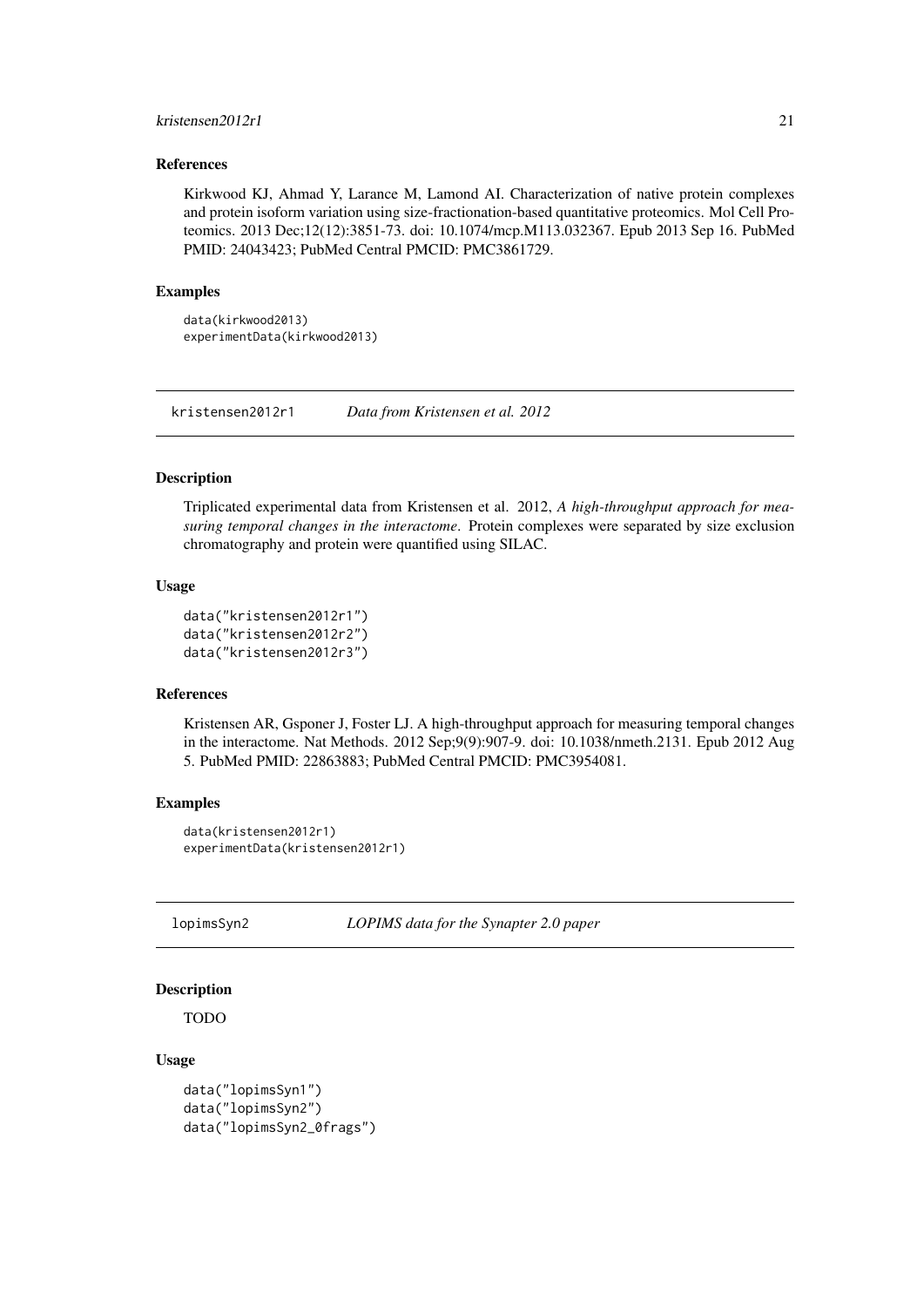### Format

These data are MSnSet instances, defined in the MSnbase package.

#### Examples

```
data(lopimsSyn1)
data(lopimsSyn2)
data(lopimsSyn2_0frags)
## Visualisation
library("pRoloc")
par(mfrow = c(1, 3))plot2D(lopimsSyn1, main = "Synapter 1", addLegend = "topleft")
plot2D(lopimsSyn2, main = "Synapter 2")
plot2D(lopimsSyn2_0frags, main = "Synapter 2 (0 fragments)")
```
mulvey2015 *Data from Mulvey et al. 2015*

#### **Description**

This is the data from Mulvey et al., *Dynamic proteomic profiling of extra-embryonic endoderm differentiation in mouse embryonic stem cells.* , Stem Cell. (PMID 26059426). See below for more details.

### Usage

```
data(mulvey2015)
data(mulvey2015norm)
```
### Format

The data is an instance of class MSnSet from package MSnbase.

#### Details

While not a spatial proteomics data, it was analysed with the pRoloc package.

During mammalian preimplantation development, the cells of the blastocyst's inner cell mass differentiate into the epiblast and primitive endoderm lineages, which give rise to the fetus and extraembryonic tissues, respectively. Extra-embryonic endoderm (XEN) differentiation can be modeled in vitro by induced expression of GATA transcription factors in mouse embryonic stem cells. Here, we use this GATA-inducible system to quantitatively monitor the dynamics of global proteomic changes during the early stages of this differentiation event and also investigate the fully differentiated phenotype, as represented by embryo-derived XEN cells. Using mass spectrometry-based quantitative proteomic profiling with multivariate data analysis tools, we reproducibly quantified 2,336 proteins across three biological replicates and have identified clusters of proteins characterized by distinct, dynamic temporal abundance profiles. We first used this approach to highlight novel marker candidates of the pluripotent state and XEN differentiation. Through functional annotation enrichment analysis, we have shown that the downregulation of chromatin-modifying enzymes, the reorganization of membrane trafficking machinery, and the breakdown of cell-cell adhesion are successive steps of the extra-embryonic differentiation process. Thus, applying a range of

<span id="page-21-0"></span>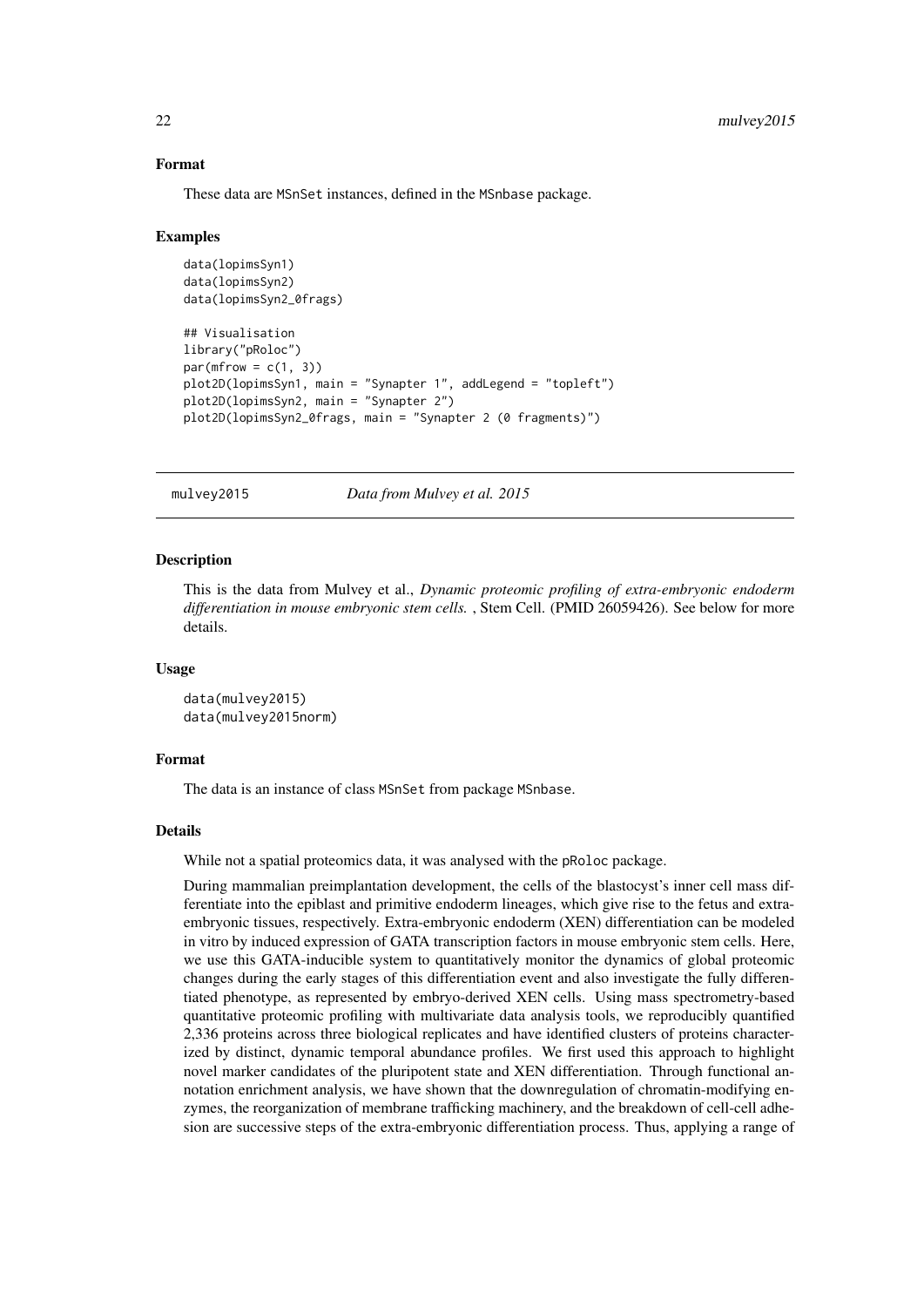### <span id="page-22-0"></span>nikolovski2012 23

sophisticated clustering approaches to a time-resolved proteomic dataset has allowed the elucidation of complex biological processes which characterize stem cell differentiation and could establish a general paradigm for the investigation of these processes.

### Source

Supporting Information on

### References

Mulvey CM, Schr\"oter C, Gatto L, Dikicioglu D, Fidaner IB, Christoforou A, Deery MJ, Cho LT, Niakan KK, Martinez-Arias A, Lilley KS. Dynamic Proteomic Profiling of Extra-Embryonic Endoderm Differentiation in Mouse Embryonic Stem Cells. Stem Cells. 2015 Sep;33(9):2712-25. doi: 10.1002/stem.2067. Epub 2015 Jun 23. PubMed PMID: 26059426.

### Examples

```
data(mulvey2015)
library("pRoloc")
plot2D(mulvey2015)
```
data(mulvey2015norm) heatmap(exprs(mulvey2015))

nikolovski2012 *Meta-analysis from Nikolovski et al. (2012)*

#### Description

This is the data used in Nikolovksi et al. (2012). See below for details and references.

### Usage

```
data(nikolovski2012)
data(nikolovski2012imp)
```
### Format

The data is an instance of class MSnSet from package MSnbase.

### Details

These data are a concatenation of 4 LOPIT experiments. Experiments 1 and 2 are from Dunkley et al. 2006 (see also dunkley2006). Exepriments 3 and 4 are new.

In the LOPIT experiments by Dunkley et al. (2006), peripheral membrane proteins were removed by carbonate washing of the isolated membranes, while for experiments 3 and 4, no carbonate wash was performed and are, as such, enriched in peripheral and luminal proteins. See figure 1 in Nikolovski 2012 for a description of the design.

In nikolovksi2012imp missing values have been imputed using partial least-squares regression.

The training set used for the Naive Bayesian classifier is available as the markers feature meta-data. Note that Nikolovksi included a group of markers labelled 'others', which has been retained in these data sets. The results produced in this work are available in the preds feature variable (note that some organelles are marked with a '\*', which is undefined here).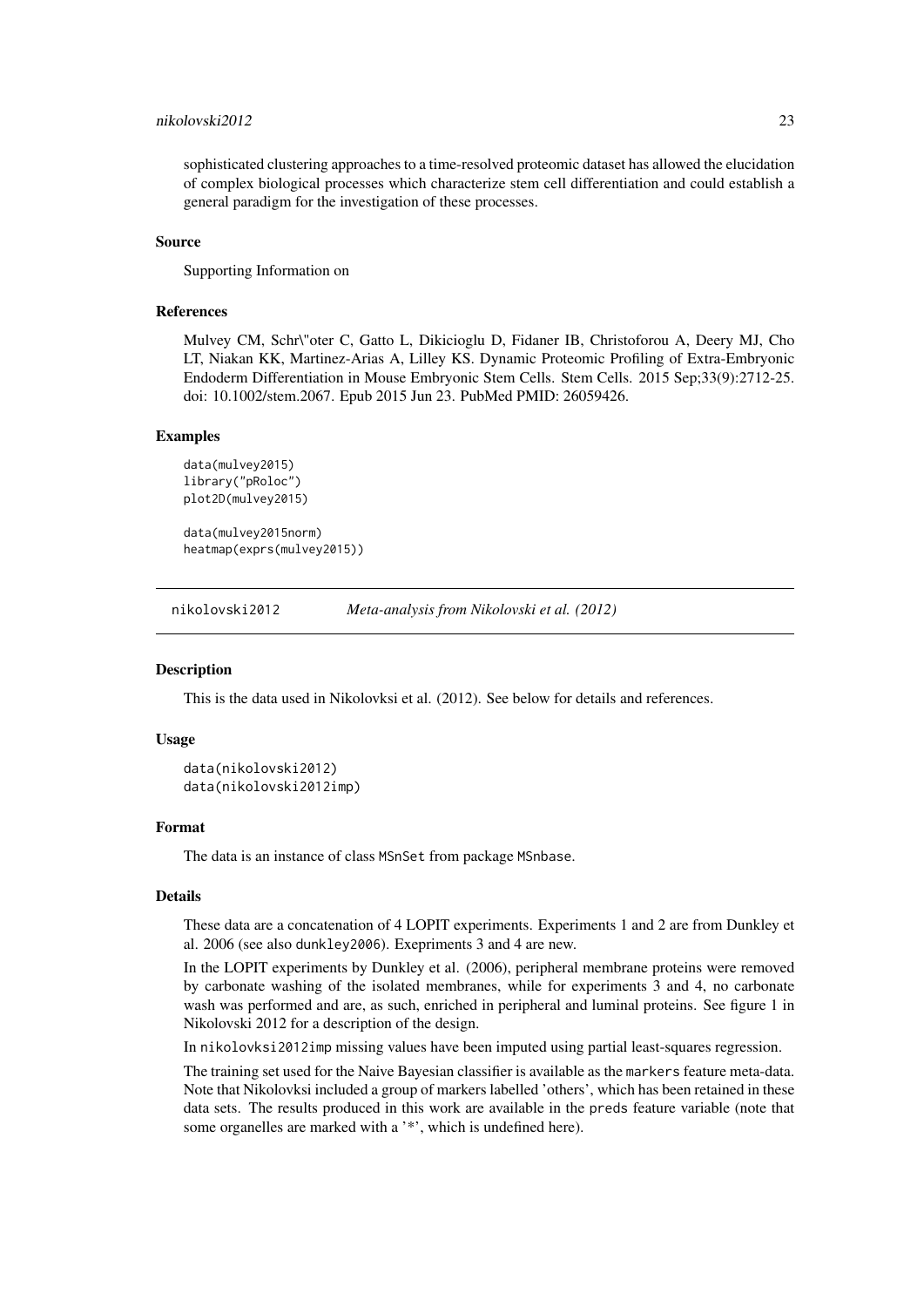### <span id="page-23-0"></span>Source

Supporting Information on <http://www.plantphysiol.org/content/160/2/1037.long>, also available in the package's extdata directory.

### References

Nikolovski N, Rubtsov D, Segura MP, Miles GP, Stevens TJ, Dunkley TP, Munro S, Lilley KS, Dupree P. *Putative glycosyltransferases and other plant Golgi apparatus proteins are revealed by LOPIT proteomics.* Plant Physiol. 2012 Oct;160(2):1037-51. doi: 10.1104/pp.112.204263. Epub 2012 Aug 24. PMID: 22923678; PMCID: PMC3461528.

Dunkley TP, Hester S, Shadforth IP, Runions J, Weimar T, Hanton SL, Griffin JL, Bessant C, Brandizzi F, Hawes C, Watson RB, Dupree P, Lilley KS. *Mapping the Arabidopsis organelle proteome.* Proc Natl Acad Sci U S A. 2006 Apr 25;103(17):6518-23. Epub 2006 Apr 17. PubMed PMID: 16618929; PubMed Central PMCID: PMC1458916.

### Examples

```
data(nikolovski2012)
data(nikolovski2012imp)
table(is.na(nikolovski2012))
table(is.na(nikolovski2012imp))
phenoData(nikolovski2012)
table(fData(nikolovski2012)$markers)
all.equal(sort(featureNames(nikolovski2012)),
          sort(featureNames(nikolovski2012imp)))
library("pRoloc")
plot2D(nikolovski2012imp)
addLegend(nikolovski2012imp, where = "topright", bty = "n", cex =.7)
```
nikolovski2014 *LOPIMS data from Nikolovski et al. (2014)*

### Description

This is the data used in Nikolovksi et al. (2014). See below for details and references.

### Usage

```
data(nikolovski2014)
```
#### Format

The data is an instance of class MSnSet from package MSnbase.

#### Details

Abstract: The proteomic composition of the Arabidopsis Golgi apparatus is currently reasonably well documented; however little is known about the relative abundances between different proteins within this compartment. Accurate quantitative information of Golgi resident proteins is of great importance: it facilitates a better understanding of the biochemical processes which take place within this organelle, especially those of different polysaccharide synthesis pathways. Golgi resident proteins are challenging to quantify since the abundance of this organelle is relatively low within the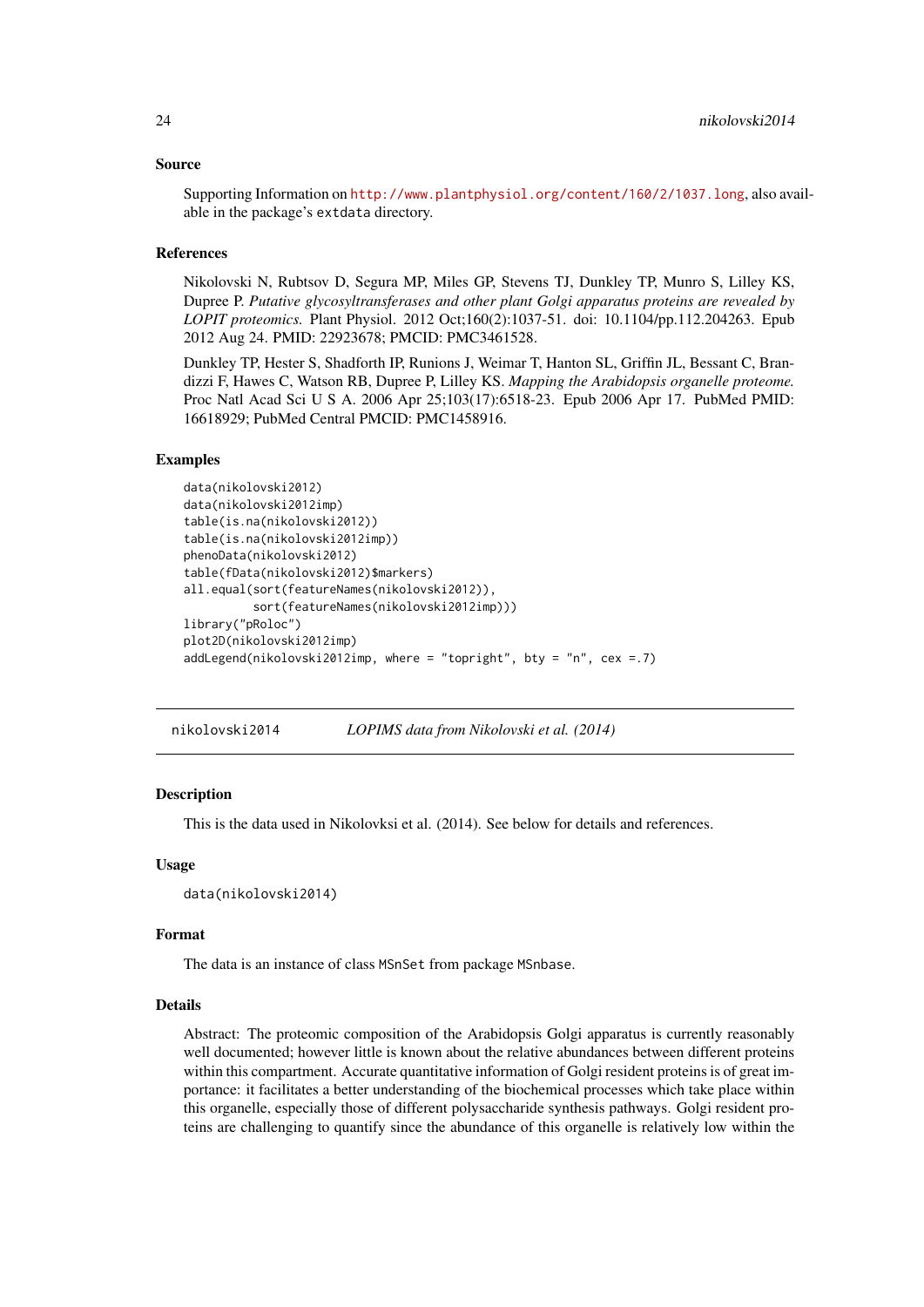#### <span id="page-24-0"></span>pRolocdata 25

cell. In this study an organelle fractionation approach, targeting the Golgi apparatus, was combined with a label free quantitative mass spectrometry (MS), data-independent acquisition (DIA) method employing ion mobility separation known as LC-IMS-MSE (or HDMSE), to simultaneously localize proteins to the Golgi apparatus and assess their relative quantity. In total 102 Golgi localised proteins were quantified. These data provide new insight into Golgi apparatus organization and demonstrate that organelle fractionation in conjunction with label free quantitative MS is a powerful and relatively simple tool to access protein organelle localisation and their relative abundances. The findings presented open a unique view on the organization of the plant Golgi apparatus, leading towards novel hypotheses centered on the biochemical processes of this organelle.

These data are a concatenation of 2 LOPIMS gradients, labelled gradient A and B, each with 10 fractions.

### Source

Supplemental Data downloaded from [http://www.plantphysiol.org/content/early/2014/08/](http://www.plantphysiol.org/content/early/2014/08/13/pp.114.245589/suppl/DC1) [13/pp.114.245589/suppl/DC1](http://www.plantphysiol.org/content/early/2014/08/13/pp.114.245589/suppl/DC1), also available in the package's extdata directory.

### References

Nikolovski N, Shliaha PV, Gatto L, Dupree P, Lilley KS. Label free protein quantification for plant Golgi protein localisation and abundance. Plant Physiol. 2014 Aug 13. pii: pp.114.245589. [Epub ahead of print] PubMed PMID: 25122472.

### Examples

```
data(nikolovski2014)
pData(nikolovski2014)
library("pRoloc")
plot2D(nikolovski2014)
addLegend(nikolovski2014, where = "topright", bty = "n", cex = .7)
A <- pData(nikolovski2014)$gradient == "A"
par(mfrow = c(1, 2))plot2D(nikolovski2014[, A], main = "Gradient A")
plot2D(nikolovski2014[, !A], main = "Gradient B")
```
pRolocdata *List of pRolocdata data sets*

#### **Description**

This function lists the data sets available in pRolocdata package by calling data(package = "pRolocdata").

### Usage

pRolocdata()

### Author(s)

Laurent Gatto <lg390@cam.ac.uk>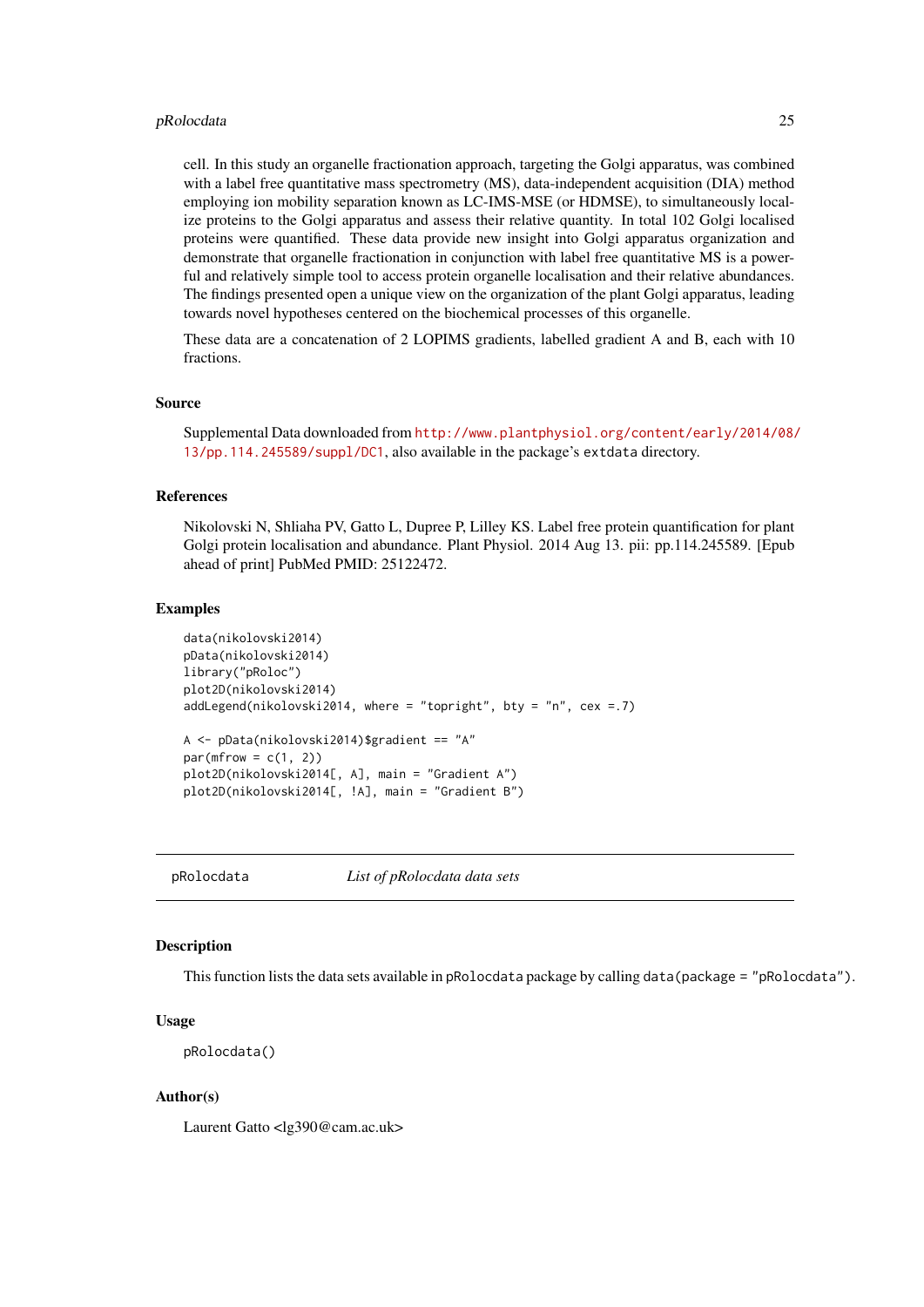### References

See in the respective data sets' manual pages for references to publications.

### Examples

pRolocdata()

pRolocmetadata *Extract pRoloc metadata*

### Description

Extracts relevant metadata from an MSnSet instance. See README.md for a description and explanation of the metadata fields.

### Usage

pRolocmetadata(x)

### Arguments

x A pRolocdata data.

### Value

An instance of class pRolocmetadata.

### Author(s)

Laurent Gatto

### Examples

```
library("pRolocdata")
data(dunkley2006)
data(dunkley2006)
pRolocmetadata(dunkley2006)
```
<span id="page-25-0"></span>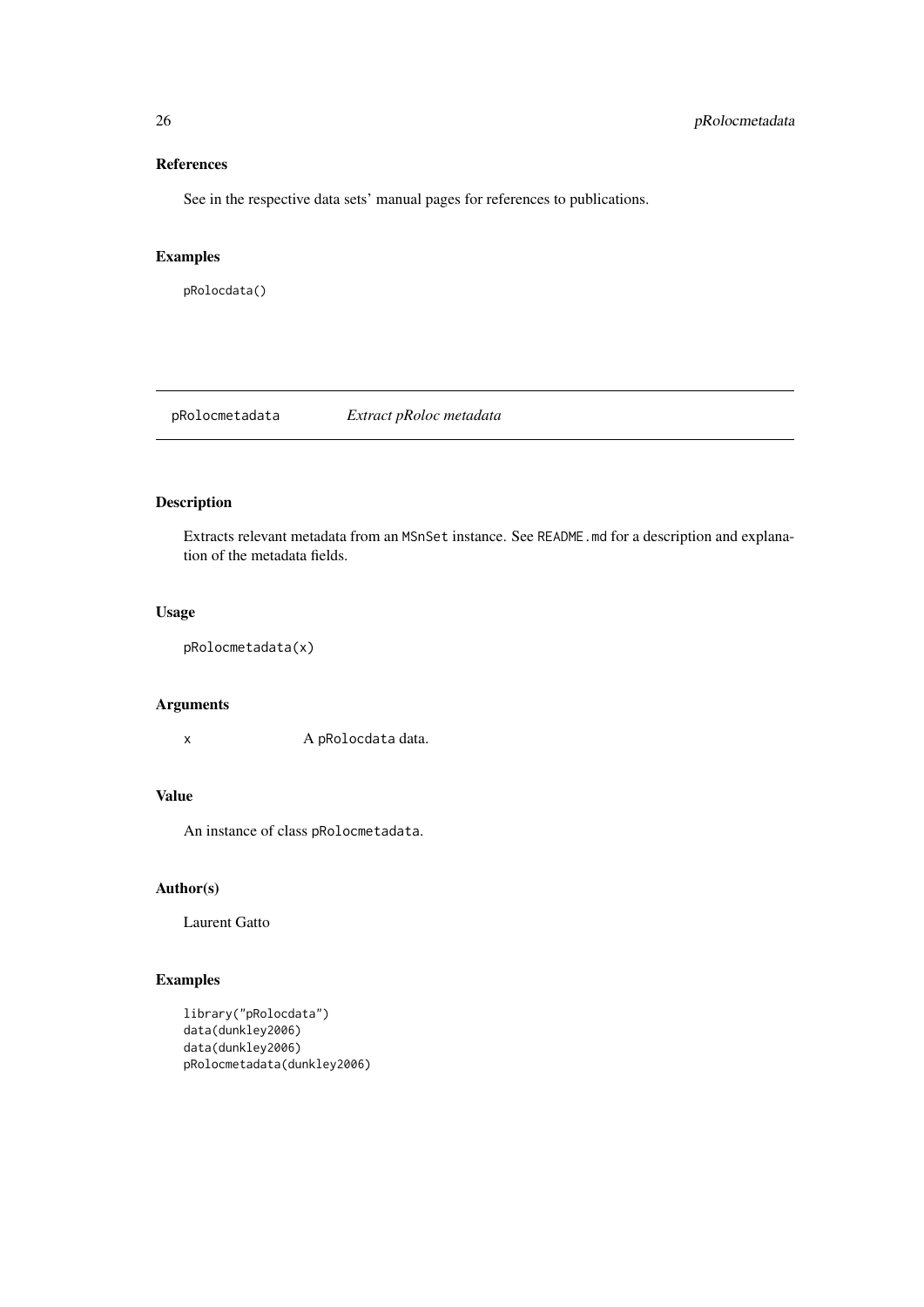<span id="page-26-0"></span>rodriguez2012r1 *Spatial proteomics of human inducible goblet-like LS174T cells from Rodriguez-Pineiro et al. (2012)*

### Description

Data from Rodriguez-Pineiro AM, van der Post S, Johansson ME, Thomsson KA, Nesvizhskii AI, Hansson GC. Proteomic study of the mucin granulae in an intestinal goblet cell model. J Proteome Res. 2012 Mar 2;11(3):1879-90. doi: 10.1021/pr2010988. Epub 2012 Feb 2. PubMed PMID:22248381; PubMed Central PMCID:PMC3292267.

### Usage

```
data("rodriguez2012r1")
data("rodriguez2012r2")
data("rodriguez2012r3")
```
### Details

As no marker were provided with the data, we transferred markers from the hyperLOPIT2015 (mouse) data using gene names to match between experiments. To validate our marker annotations, we compared the relative distributions of our markers (see figure below) to the PCA plot provided by the authors (Figure 3). Both show a similar separation of mitochondion/ER vs the rest along PC1 and ribosomes/lysosome vs rest along PC2. The data do not match exactly as the different marker protein are used.

### Source

The supplementary file is pr2010988\_si\_003.xls. See scripts/rodriguez-pineiro2012.R for data preparation.

### Examples

```
data(rodriguez2012r1)
data(rodriguez2012r2)
data(rodriguez2012r3)
library("pRoloc")
par(mfrow = c(2, 2))plot2D(rodriguez2012r1)
addLegend(rodriguez2012r1, cex = .7, where = "topleft")
plot2D(rodriguez2012r2)
plot2D(rodriguez2012r3)
## compare to figure 3
dev.new()
plot2D(markerMSnSet(rodriguez2012r1),
       mirrorX = TRUE, mirrorY = TRUE,
       main = "Our markers")
```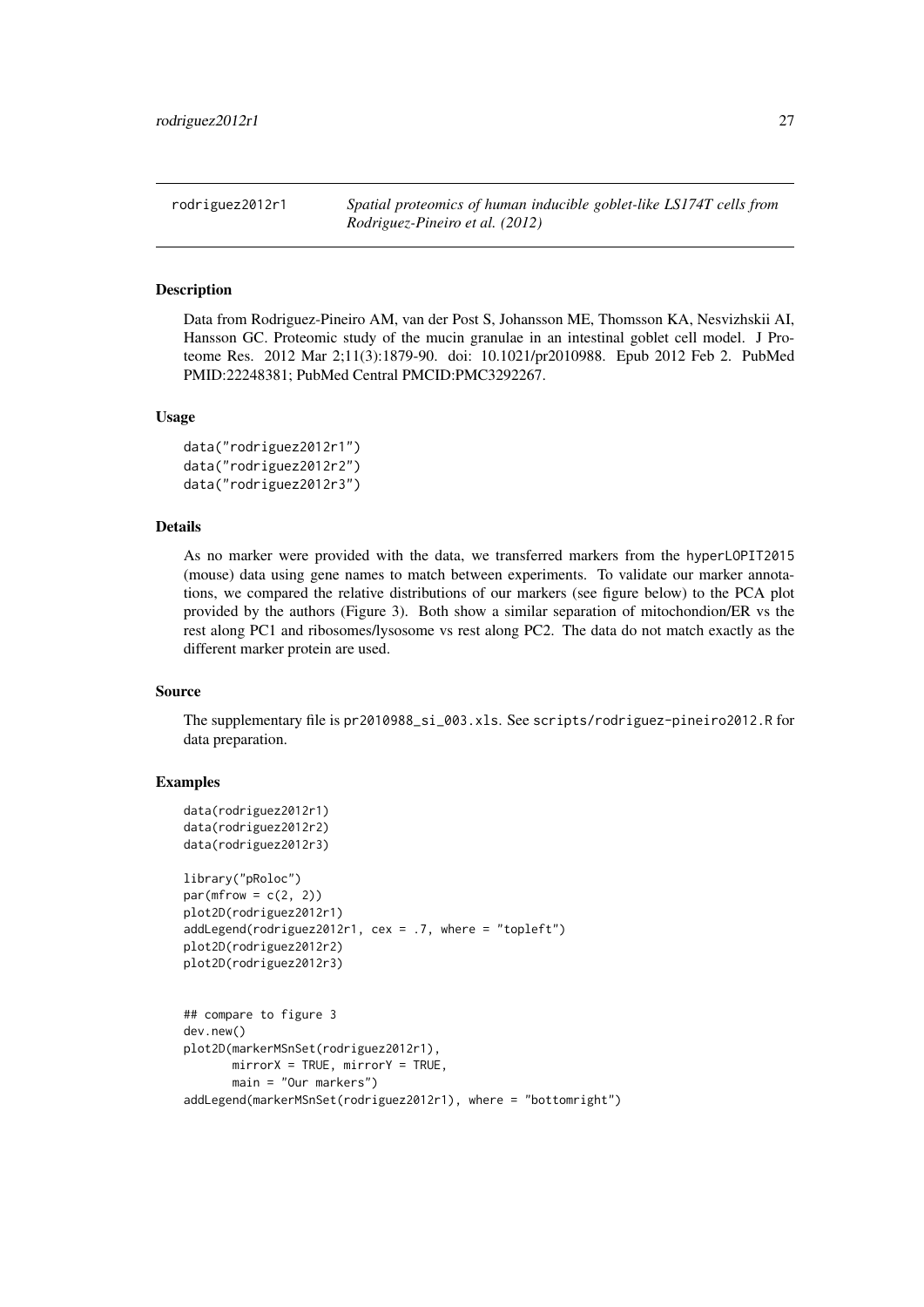<span id="page-27-0"></span>

### Description

Proteomics data provide unique insights into biological systems, including the predominant subcellular localization (SCL) of proteins, which can reveal important clues about their functions. Here we analyzed data of a complete prokaryotic proteome expressed under two conditions mimicking interaction of the emerging pathogen Bartonella henselae with its mammalian host. Normalized spectral count data from cytoplasmic, total membrane, inner and outer membrane fractions allowed us to identify the predominant SCL for 82 proteins. The spectral count proportion of total membrane versus cytoplasmic fractions indicated the propensity of cytoplasmic proteins to co-fractionate with the inner membrane, and enabled us to distinguish cytoplasmic, peripheral inner membrane and bona fide inner membrane proteins. Principal component analysis and k-nearest neighbor classification training on selected marker proteins or predominantly localized proteins, allowed us to determine an extensive catalog of at least 74 expressed outer membrane proteins, and to extend the SCL assignment to 94% of the identified proteins, including 18 silico methods gave no prediction. Suitable experimental proteomics data combined with straightforward computational approaches can thus identify the predominant SCL on a proteome-wide scale. Finally, we present a conceptual approach to identify proteins potentially changing their SCL in a condition-dependent fashion.

#### Usage

data("stekhoven2014")

### References

Stekhoven DJ, Omasits U, Quebatte M, Dehio C, Ahrens CH. *Proteome-wide identification of predominant subcellular protein localizations in a bacterial model organism.* J Proteomics. 2014 Mar 17;99:123-37. doi:10.1016/j.jprot.2014.01.015. Epub 2014 Jan 28. PubMed PMID: 24486812.

### Examples

```
data(stekhoven2014)
library("pRoloc")
plot2D(stekhoven2014)
```
tan2009 *LOPIT data from Tan et al. (2009)*

### **Description**

This is the data from Tan et al., *Mapping organelle proteins and protein complexes in Drosophila melanogaster*, J Proteome Res. 2009 Jun;8(6):2667-78. See below for more details.

```
data(tan2009r1)
data(tan2009r2)
data(tan2009r3)
data(tan2009r1goCC)
```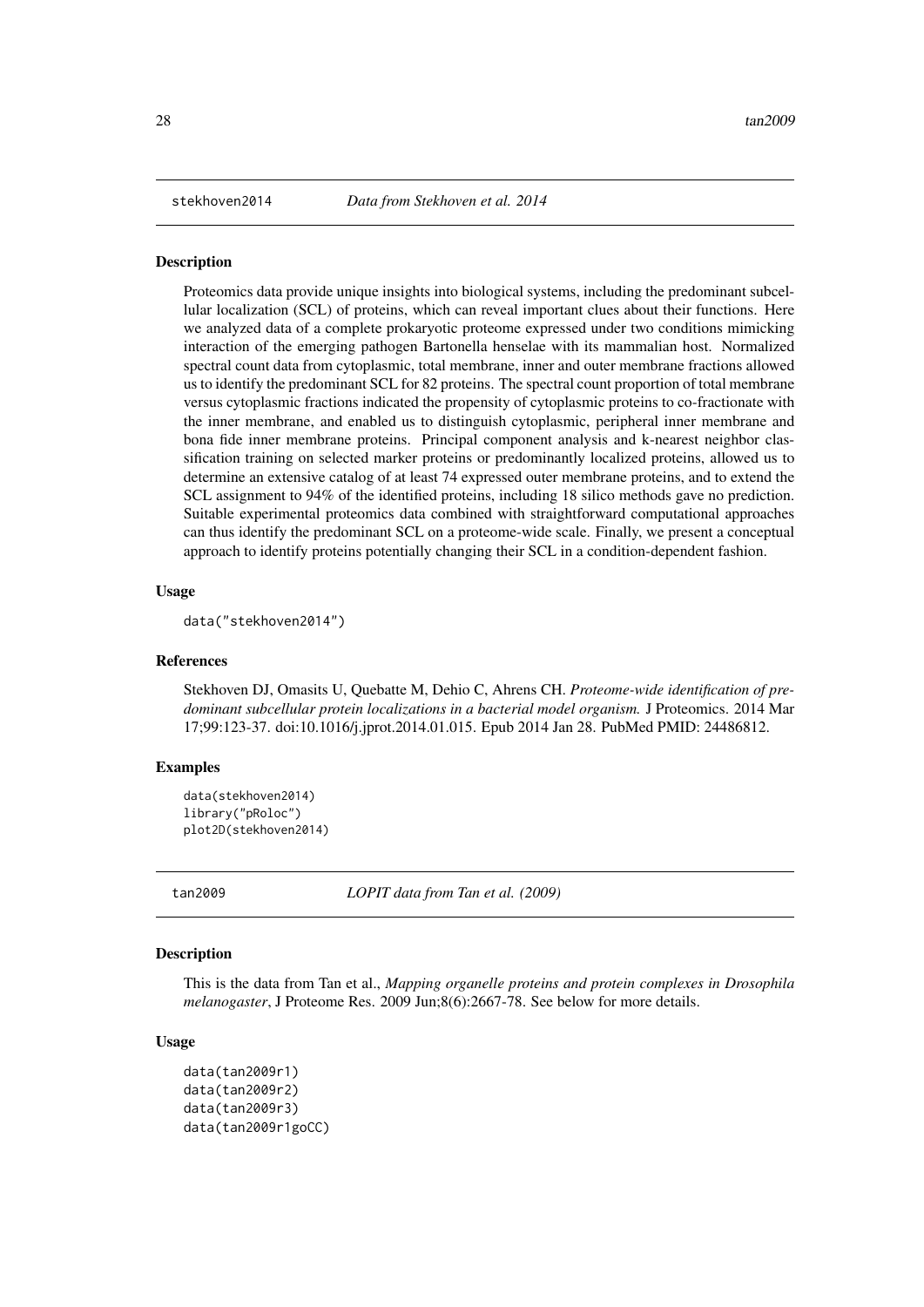#### <span id="page-28-0"></span>trotter20010 29

#### Format

The data is an instance of class MSnSet from package MSnbase.

#### Details

This is a LOPIT experiment. Normalised intensities for proteins for four iTRAQ 4-plex labelled fractions are available for 3 replicates (r1, r2 and r3 respectively). The partial least square discriminant analysis results from the paper are available as PLSDA feature meta-data and the markers used in analysis are available as markers feature meta-data (Note: the ER and Golgi organelle markers were combined in original PLSDA analysis).

Replicate 1 was also used in testing the phenotype discovery algorithm from Breckels et al., *The Effect of Organelle Discovery upon Sub-Cellular Protein Localisation*, J Proteomics, *In Press.*, see phenoDisco. New phenotype clusters identified from algorithm application are available as pd.2013 feature meta-data.

The tan2009r1goCC instance contains binary assay data. Its columns represent GO CC terms that have been observed for the object's features. A 1 indicates that a GO term has been associated to a given feature (protein); a 0 means not such association was found in the GO ontology.

### Source

Supporting Information on <http://pubs.acs.org/doi/full/10.1021/pr800866n>

### References

Mapping organelle proteins and protein complexes in Drosophila melanogaster. Tan DJ, Dvinge H, Christoforou A, Bertone P, Martinez Arias A, Lilley KS. J Proteome Res. 2009 Jun;8(6):2667-78. PMID: 19317464

Breckels LM, Gatto L, Christoforou A, Groen AJ, Lilley KS and Trotter MWB. *The Effect of Organelle Discovery upon Sub-Cellular Protein Localisation* J Proteomics. *In Press.*

#### Examples

```
data(tan2009r1)
tan2009r1
pData(tan2009r1)
head(exprs(tan2009r1))
# Organelle markers
table(fData(tan2009r1)$markers)
# PLSDA assignment results
table(fData(tan2009r1)$PLSDA)
```
trotter20010 *LOPIT data sets used in Trotter et al. (2010)*

#### **Description**

The two Arabidobsis LOPIT data sets trotter2010shallow and trotter2010steep have been used in Trotter et al. (2010) to illustrate improvement of sub-cellular resolution upon data fusion. The data have originally been published in Dunkley et al. (2006) and Sadowski et al. (2008), respectively.

The feature metadata contains the cellular compartment from TAIR8 and the pRoloc Arabidopsis markers (see [pRolocmarkers](#page-0-0)).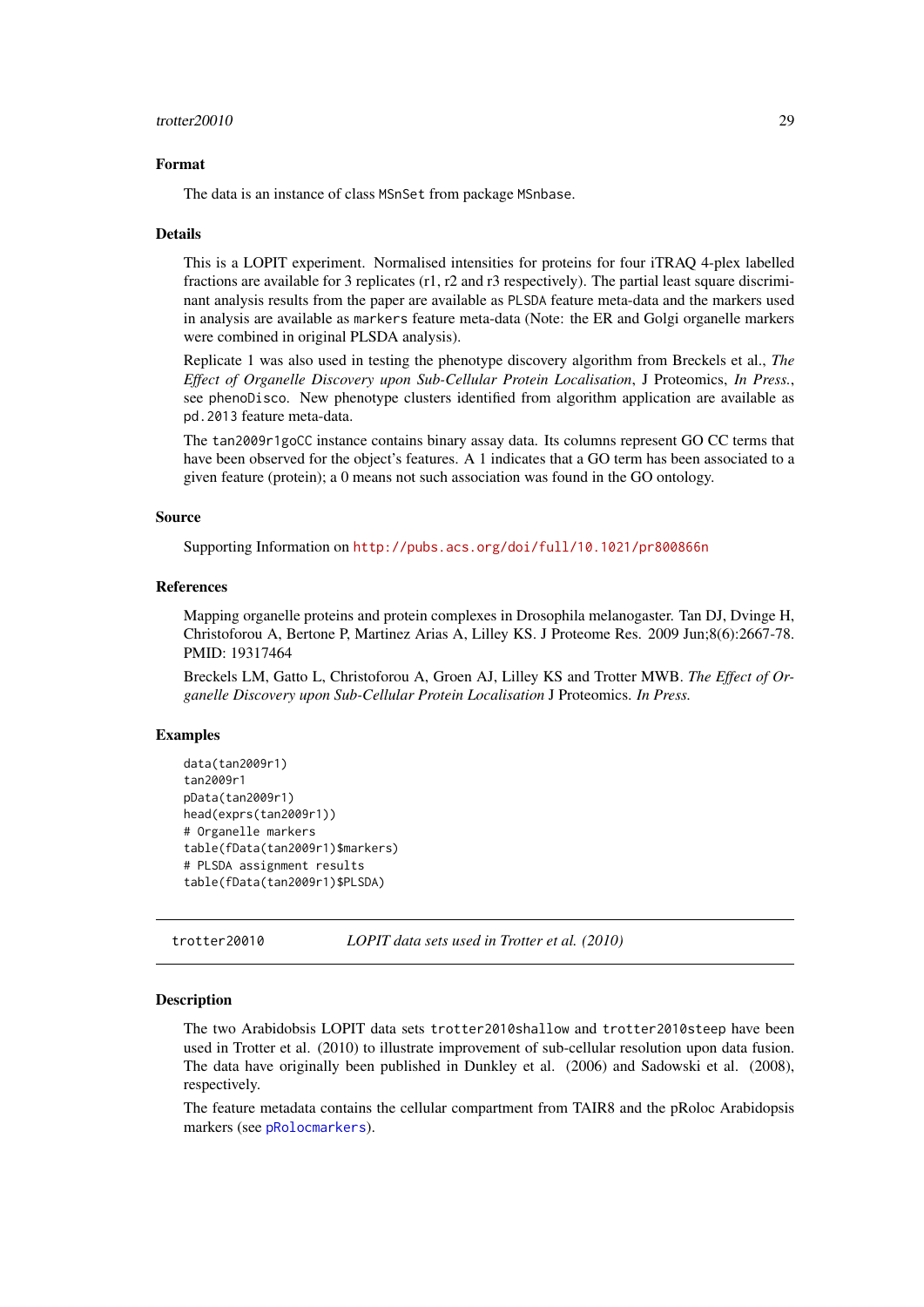### Usage

```
data(trotter2010)
data(trotter2010shallow)
data(trotter2010steep)
```
### Format

The data are instances of class MSnSet from package MSnbase. trotter2010 corresponds to the combined steep and shallow data.

#### Source

Supporting information available on [http://onlinelibrary.wiley.com/doi/10.1002/pmic.201](http://onlinelibrary.wiley.com/doi/10.1002/pmic.201000359/abstract)000359/ [abstract](http://onlinelibrary.wiley.com/doi/10.1002/pmic.201000359/abstract)

### References

Trotter MWB, Sadowski PG, Dunkley TPJ, Groen AJ and Lilley KS. *Improved sub-cellular resolution via simultaneous analysis of organelle proteomics data across varied experimental conditions.* Proteomics 2010 10(23):4213-4219. PMID 21058340.

Sadowski PG, Groen AJ, Dupree P and Lilley KS. *Sub-cellular localization of membrane proteins.* Proteomics 2008 8(19):3991-4011. PMID 18780351.

### Examples

```
library(pRoloc)
## Replication of figure 4 from Trotter et al.
## individual data sets
data(trotter2010)
data(trotter2010steep)
data(trotter2010shallow)
par(mfrow = c(2,3))plot2D(trotter2010shallow, fcol = "TAIR8", main = "Shallow (TAIR8)")
plot2D(trotter2010steep, fcol = "TAIR8", main = "Steep (TAIR8)")
plot2D(trotter2010, fcol = "TAIR8", main = "Combined (TAIR8)")
addLegend(trotter2010, where = "bottomleft", fcol = "TAIR8", ncol = 2)
plot2D(trotter2010shallow, main = "Shallow (markers)")
plot2D(trotter2010steep, main = "Steep (markers)")
plot2D(trotter2010, main = "Combined (markers)")
addLegend(trotter2010, where = "bottomleft", ncol = 2)
```
yeast2018 *Saccharomyces cerevisiae spatial proteomics (2018)*

### Description

Data from 'The subcellular organisation of Saccharomyces cerevisiae' (submitted).

This dataset represents four biological replicate hyperLOPIT experiments performed in Saccharomyces cerevisiae cultured to early-mid exponential phase, in synthetic media with glucose as sole carbon source (SD-His media (Breker et al 2013)). These were carried out to produce a map of

<span id="page-29-0"></span>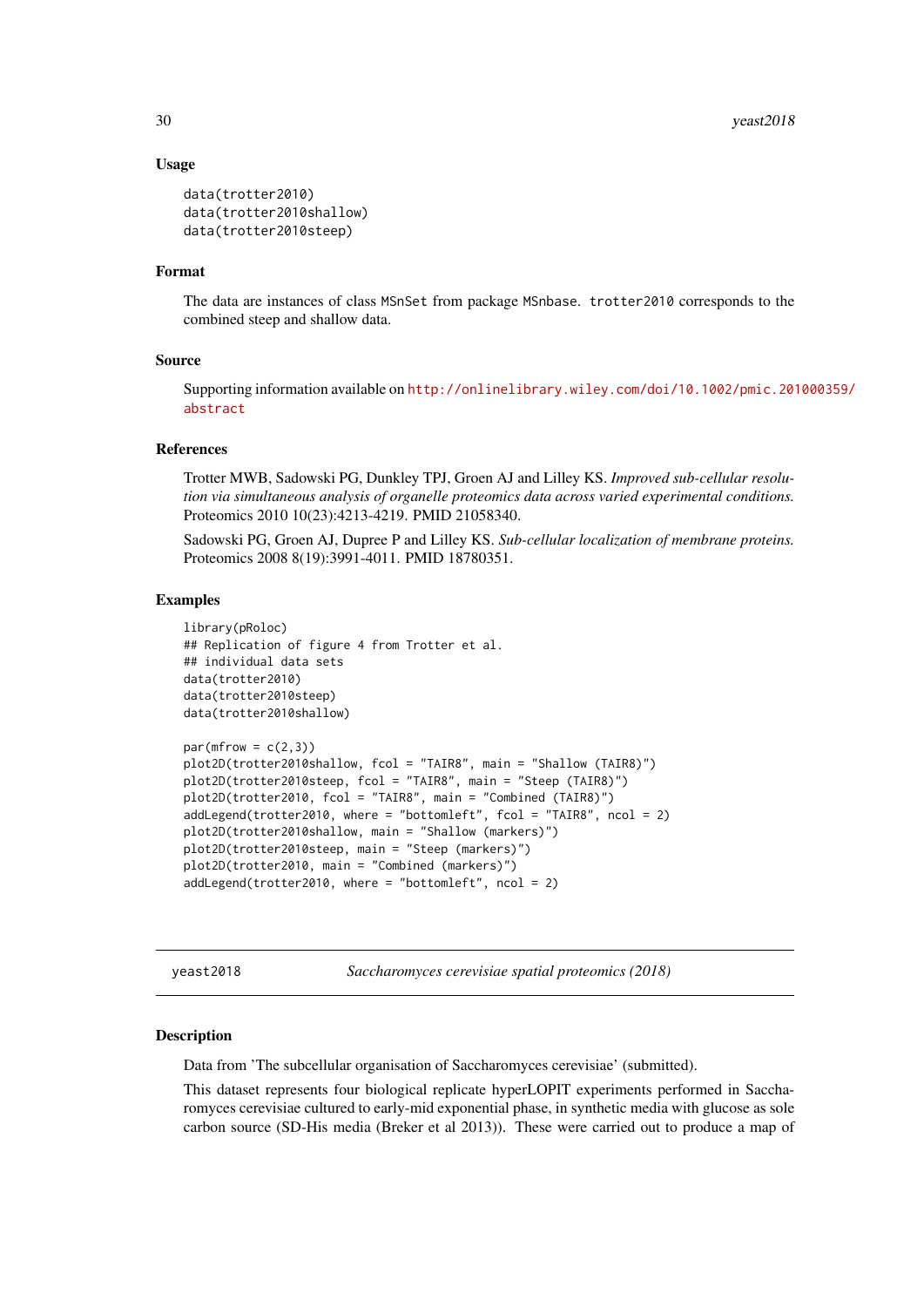#### $y$ east2018  $31$

the spatial proteome of this organism under no-perturbed conditions. The associated quantitation data from these experiments were combined using the method described in reference. This dataset contains quantitative information for 2,847 proteins that were common across our four biological replicate experiments and information regarding localisation for all of the proteins in the combined experiment. Overall this dataset describes 936 proteins that localise to one of 12 subcellular locations in S. cerevisiae under our experimental conditions.

### Usage

data("yeast2018")

### Examples

```
data(yeast2018)
```

```
library("pRoloc")
par(mfrow = c(1, 2))plot2D(yeast2018, main = "Markers")
addLegend(yeast2018, where = "bottomleft", cex = .7)
plot2D(yeast2018, fcol = "predicted.location", main = "Localisation")
```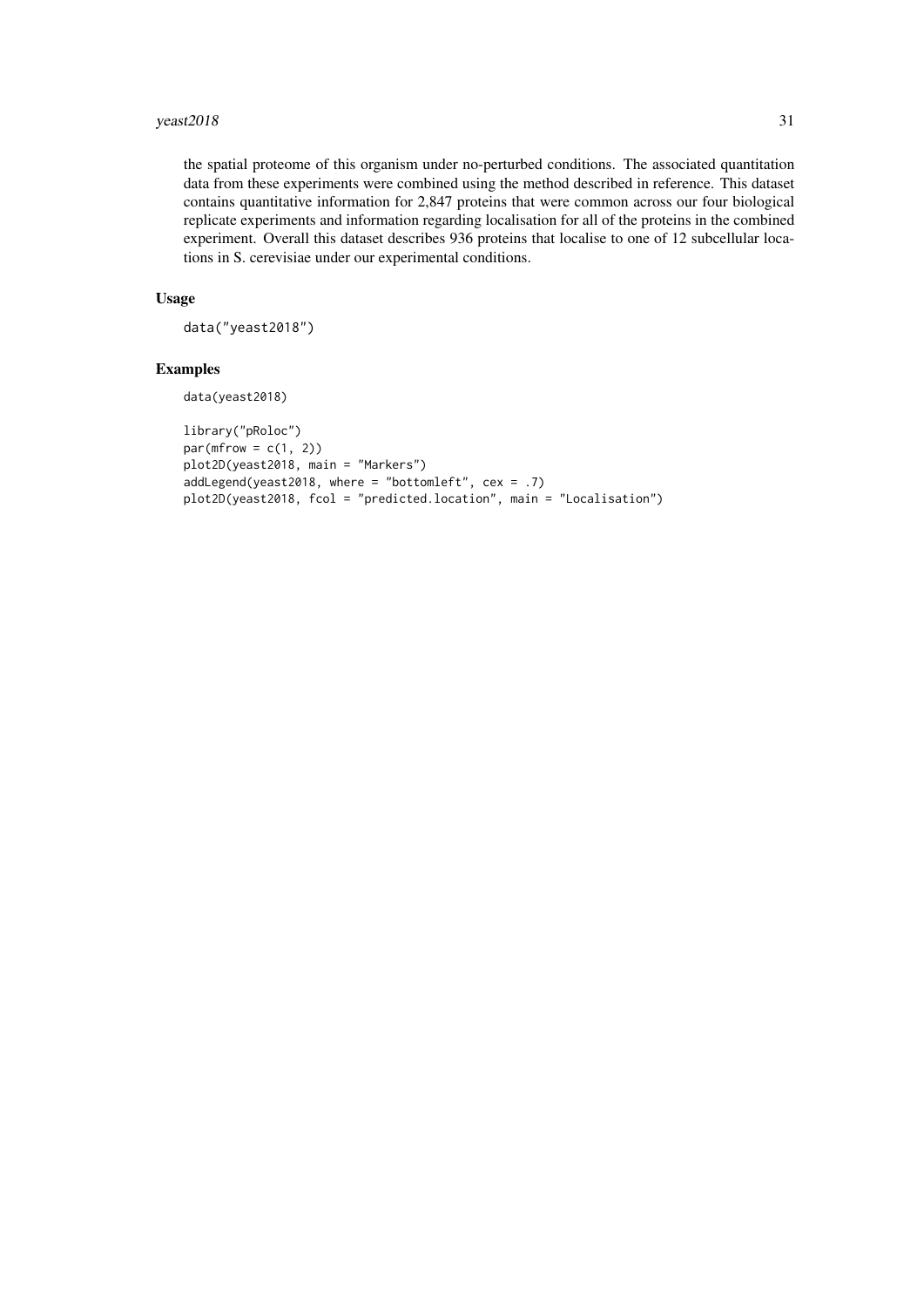# <span id="page-31-0"></span>Index

∗Topic datasets andreyev2010, [2](#page-1-0) andy2011, [3](#page-2-0) at\_chloro, [4](#page-3-0) baers2018, [5](#page-4-0) beltran2016, [6](#page-5-0) dunkley2006, [7](#page-6-0) E14TG2a, [8](#page-7-0) fabre2015r1, [9](#page-8-0) foster2006, [10](#page-9-0) groen2014, [11](#page-10-0) hall2009, [12](#page-11-0) havugimana2012, [13](#page-12-0) hirst2018, [13](#page-12-0) hyperLOPIT2015, [15](#page-14-0) hyperLOPITU2OS2017, [17](#page-16-0) itzhak2016stcSILAC, [18](#page-17-0) itzhak2017, [19](#page-18-0) kirkwood2013, [20](#page-19-0) kristensen2012r1, [21](#page-20-0) lopimsSyn2, [21](#page-20-0) mulvey2015, [22](#page-21-0) nikolovski2012, [23](#page-22-0) nikolovski2014, [24](#page-23-0) rodriguez2012r1, [27](#page-26-0) stekhoven2014, [28](#page-27-0) tan2009, [28](#page-27-0) trotter20010, [29](#page-28-0) yeast2018, [30](#page-29-0) andreyev2010, [2](#page-1-0)

andreyev2010activ *(*andreyev2010*)*, [2](#page-1-0) andreyev2010rest *(*andreyev2010*)*, [2](#page-1-0) andy2011, [3](#page-2-0) andy2011goCC *(*andy2011*)*, [3](#page-2-0) andy2011hpa *(*andy2011*)*, [3](#page-2-0) at\_chloro, [4](#page-3-0)

baers2018, [5](#page-4-0) beltran2016, [6](#page-5-0) beltran2016HCMV120 *(*beltran2016*)*, [6](#page-5-0) beltran2016HCMV24 *(*beltran2016*)*, [6](#page-5-0) beltran2016HCMV48 *(*beltran2016*)*, [6](#page-5-0) beltran2016HCMV72 *(*beltran2016*)*, [6](#page-5-0)

beltran2016HCMV96 *(*beltran2016*)*, [6](#page-5-0) beltran2016MOCK120 *(*beltran2016*)*, [6](#page-5-0) beltran2016MOCK24 *(*beltran2016*)*, [6](#page-5-0) beltran2016MOCK48 *(*beltran2016*)*, [6](#page-5-0) beltran2016MOCK72 *(*beltran2016*)*, [6](#page-5-0) beltran2016MOCK96 *(*beltran2016*)*, [6](#page-5-0) dunkley2006, [7](#page-6-0) dunkley2006goCC *(*dunkley2006*)*, [7](#page-6-0) E14TG2a, [8](#page-7-0) E14TG2aR *(*E14TG2a*)*, [8](#page-7-0) E14TG2aS1 *(*E14TG2a*)*, [8](#page-7-0) E14TG2aS1goCC *(*E14TG2a*)*, [8](#page-7-0) E14TG2aS1yLoc *(*E14TG2a*)*, [8](#page-7-0) E14TG2aS2 *(*E14TG2a*)*, [8](#page-7-0) fabre2015 *(*fabre2015r1*)*, [9](#page-8-0) fabre2015r1, [9](#page-8-0) fabre2015r2 *(*fabre2015r1*)*, [9](#page-8-0) foster2006, [10](#page-9-0) groen2014, [11](#page-10-0) groen2014cmb *(*groen2014*)*, [11](#page-10-0) groen2014r1 *(*groen2014*)*, [11](#page-10-0) groen2014r1goCC *(*groen2014*)*, [11](#page-10-0) groen2014r2 *(*groen2014*)*, [11](#page-10-0) groen2014r3 *(*groen2014*)*, [11](#page-10-0) hall2009, [12](#page-11-0) havugimana2012, [13](#page-12-0) HEK293T2011 *(*andy2011*)*, [3](#page-2-0) HEK293T2011goCC *(*andy2011*)*, [3](#page-2-0) HEK293T2011hpa *(*andy2011*)*, [3](#page-2-0) hirst2018, [13](#page-12-0) hyperLOPIT2015, [15](#page-14-0) hyperLOPIT2015goCC *(*hyperLOPIT2015*)*, [15](#page-14-0) hyperLOPIT2015ms2 *(*hyperLOPIT2015*)*, [15](#page-14-0) hyperLOPIT2015ms2psm *(*hyperLOPIT2015*)*, [15](#page-14-0) hyperLOPIT2015ms3r1 *(*hyperLOPIT2015*)*, [15](#page-14-0) hyperLOPIT2015ms3r1psm *(*hyperLOPIT2015*)*, [15](#page-14-0) hyperLOPIT2015ms3r2 *(*hyperLOPIT2015*)*, [15](#page-14-0)